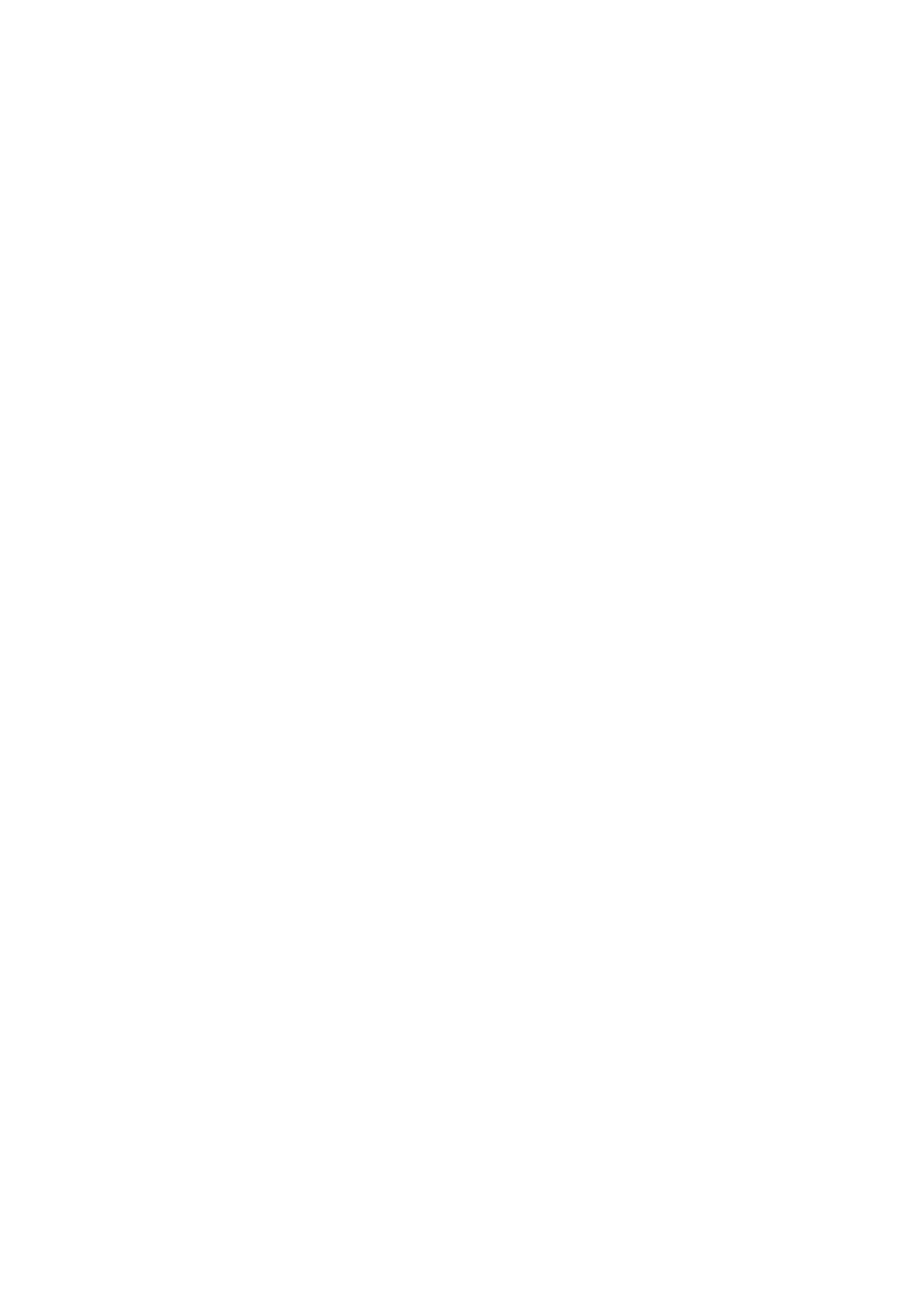# **Executive summary**

The Graham Harris (2000) Limited quarry is located on the true left bank of the Waiwhakaiho River, approximately 3.5 km south east of New Plymouth on Hydro Road. The quarry was formerly owned and operated by New Plymouth Quarries Ltd until consents and ownership were transferred in April 2008. This report for the period July 2012- June 2013 describes the monitoring programme implemented by the Taranaki Regional Council to assess the Company's environmental performance during the period under review, and the results and environmental effects of the Company's activities.

The Company holds three resource consents for the Hydro Road site that include a total of 32 special conditions setting out the requirements that the consent holder must satisfy. The site operator holds consents to discharge treated washwater and stormwater into the Waiwhakaiho River, and cleanfill into land at the quarry site.

The Council's monitoring programme for the year under review included four inspections. No water samples were collected for physicochemical analysis as inspections of the site found there were no visible effects on the receiving waters.

The monitoring showed that the site was generally tidy. The cleanfill looked good, there was no unauthorised materials noted during inspections of the site.

During the year, the Company demonstrated a high level of environmental performance and compliance with the resource consents. There were no incidents recorded that were associated with operations at the Graham Harris quarry site.

This report includes recommendations for the 2013-2014 year.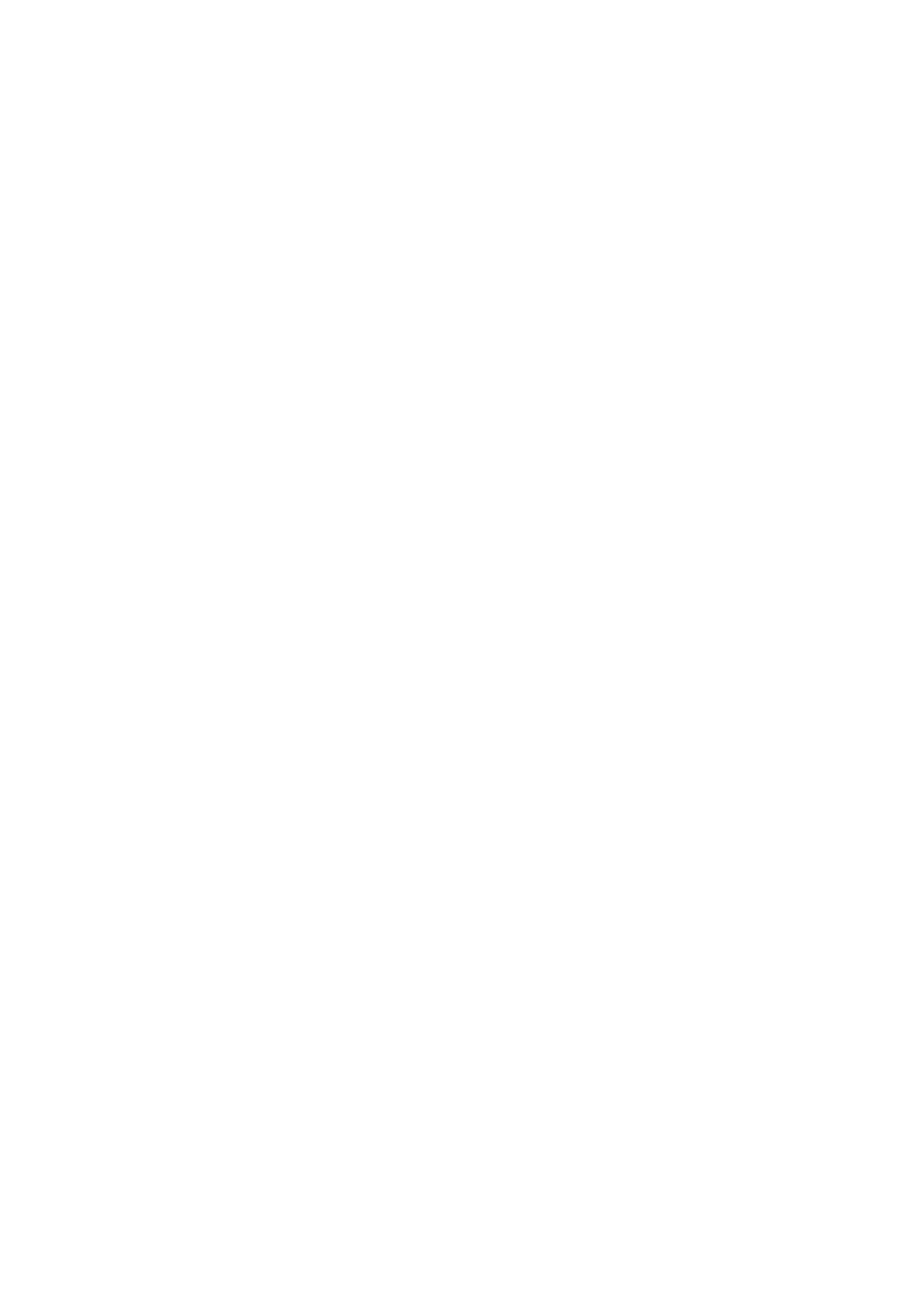# **Table of contents**

| 1. |                                               | Introduction                                                                                                                        |                                                                                                                                 | $\mathbf{1}$                                               |
|----|-----------------------------------------------|-------------------------------------------------------------------------------------------------------------------------------------|---------------------------------------------------------------------------------------------------------------------------------|------------------------------------------------------------|
|    | 1.1                                           |                                                                                                                                     | Structure of this report                                                                                                        | $\mathbf{1}$                                               |
|    | 1.2                                           | Compliance monitoring programme reports and the Resource<br>Management Act 1991<br>1.2.1<br>Evaluation of environmental performance |                                                                                                                                 |                                                            |
|    | 1.3                                           | 1.3.1<br>1.3.2                                                                                                                      | Process description<br>Background<br>Graham Harris, Hydro Road Quarry                                                           | $\overline{\mathbf{c}}$<br>$\frac{3}{3}$<br>$\overline{4}$ |
|    | 1.4                                           | 1.4.1<br>1.4.2<br>1.4.3<br>1.4.4                                                                                                    | Resource consents<br>Water abstraction permit<br>Water discharge permit<br>Air discharge permit<br>Discharges of wastes to land | 5<br>5<br>5<br>6<br>6                                      |
|    | 1.5                                           | 1.5.1<br>1.5.2<br>1.5.3<br>1.5.4                                                                                                    | Monitoring programme<br>Introduction<br>Programme liaison and management<br>Site inspections<br>Chemical sampling               | 7<br>$\overline{7}$<br>7<br>$\overline{7}$<br>8            |
| 2. | Results                                       |                                                                                                                                     |                                                                                                                                 | 9                                                          |
|    | 2.1                                           | Water<br>2.1.1<br>2.1.2<br>2.1.3                                                                                                    | Inspections<br>Results of discharge monitoring<br>Results of receiving environment monitoring                                   | 9<br>9<br>9<br>9                                           |
|    | 2.2                                           | Air<br>2.2.1                                                                                                                        | Inspections                                                                                                                     | 10<br>10                                                   |
|    | 2.3                                           |                                                                                                                                     | Investigations, interventions, and incidents                                                                                    | 10                                                         |
| 3. |                                               | Discussion                                                                                                                          |                                                                                                                                 | 11                                                         |
|    | 3.1<br>Discussion of site performance         |                                                                                                                                     | 11                                                                                                                              |                                                            |
|    | 3.2                                           | Environmental effects of exercise of consents                                                                                       |                                                                                                                                 | 11                                                         |
|    | 3.3                                           | Evaluation of performance                                                                                                           |                                                                                                                                 | 11                                                         |
|    | 3.4                                           | Recommendations from the 2011-2012 Annual Report                                                                                    |                                                                                                                                 | 13                                                         |
|    | 3.5                                           | Alterations to monitoring programmes for 2013-2014                                                                                  |                                                                                                                                 | 14                                                         |
|    | 3.6<br>Exercise of optional review of consent |                                                                                                                                     | 14                                                                                                                              |                                                            |
| 4. |                                               | Recommendations                                                                                                                     |                                                                                                                                 | 15                                                         |
|    |                                               |                                                                                                                                     | Glossary of common terms and abbreviations                                                                                      | 16                                                         |
|    |                                               | Bibliography and references                                                                                                         |                                                                                                                                 | 18                                                         |
|    |                                               |                                                                                                                                     |                                                                                                                                 |                                                            |

Appendix I Resource consents held by Graham Harris (2000) Limited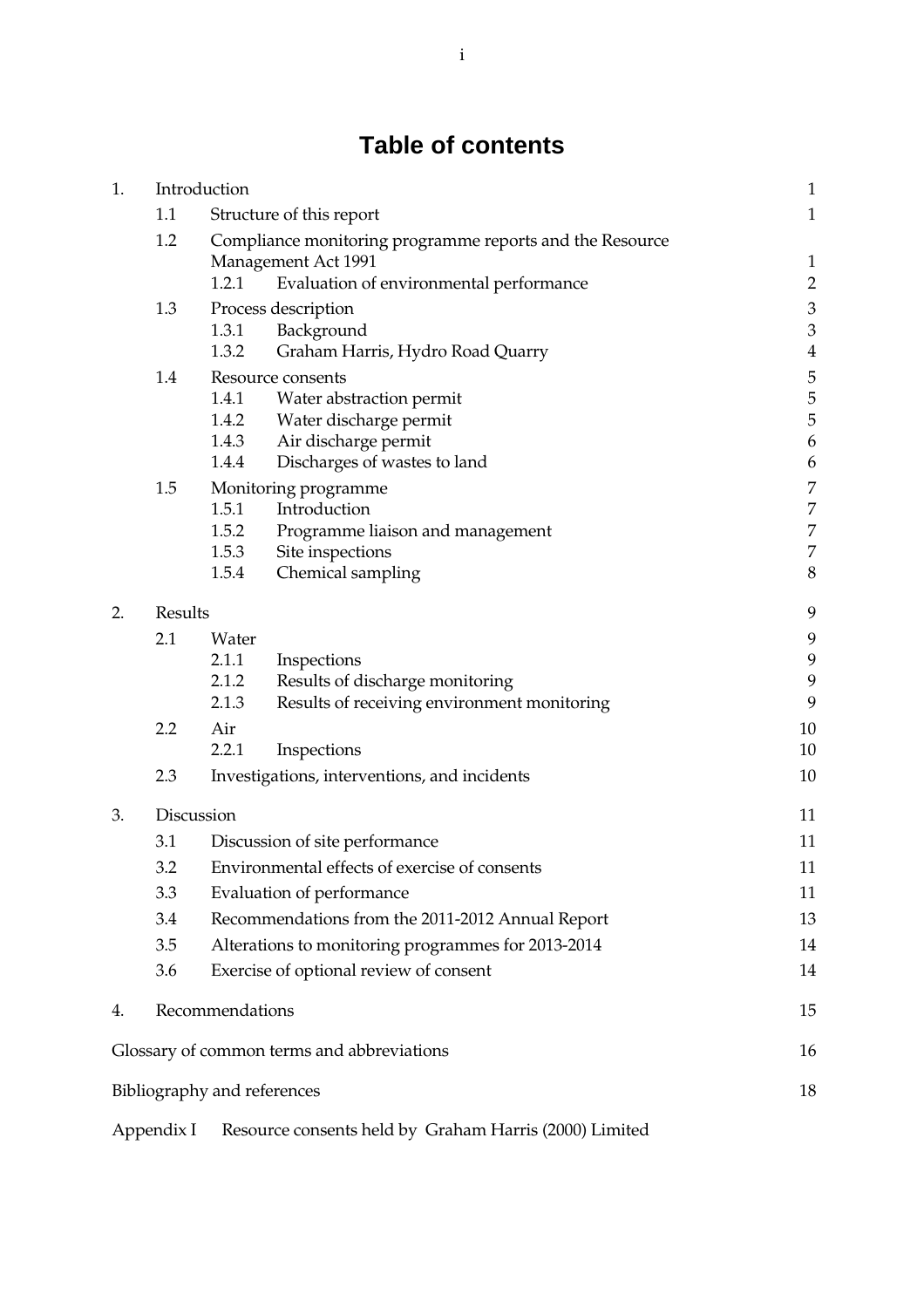|         | List of tables                                                                                |    |
|---------|-----------------------------------------------------------------------------------------------|----|
| Table 1 | Summary of performance for Consent 3888-3 discharge of<br>stormwater                          | 11 |
| Table 2 | Summary of performance for Consent 3912-3 discharge<br>treated washwater from shingle washing | 12 |
| Table 3 | Summary of performance for Consent 4912-2 to discharge<br>cleanfill into and onto land        | 12 |

# **List of figures**

| Figure 1<br>Graham Harris Quarry and cleanfill site |
|-----------------------------------------------------|
|-----------------------------------------------------|

ii

**Page**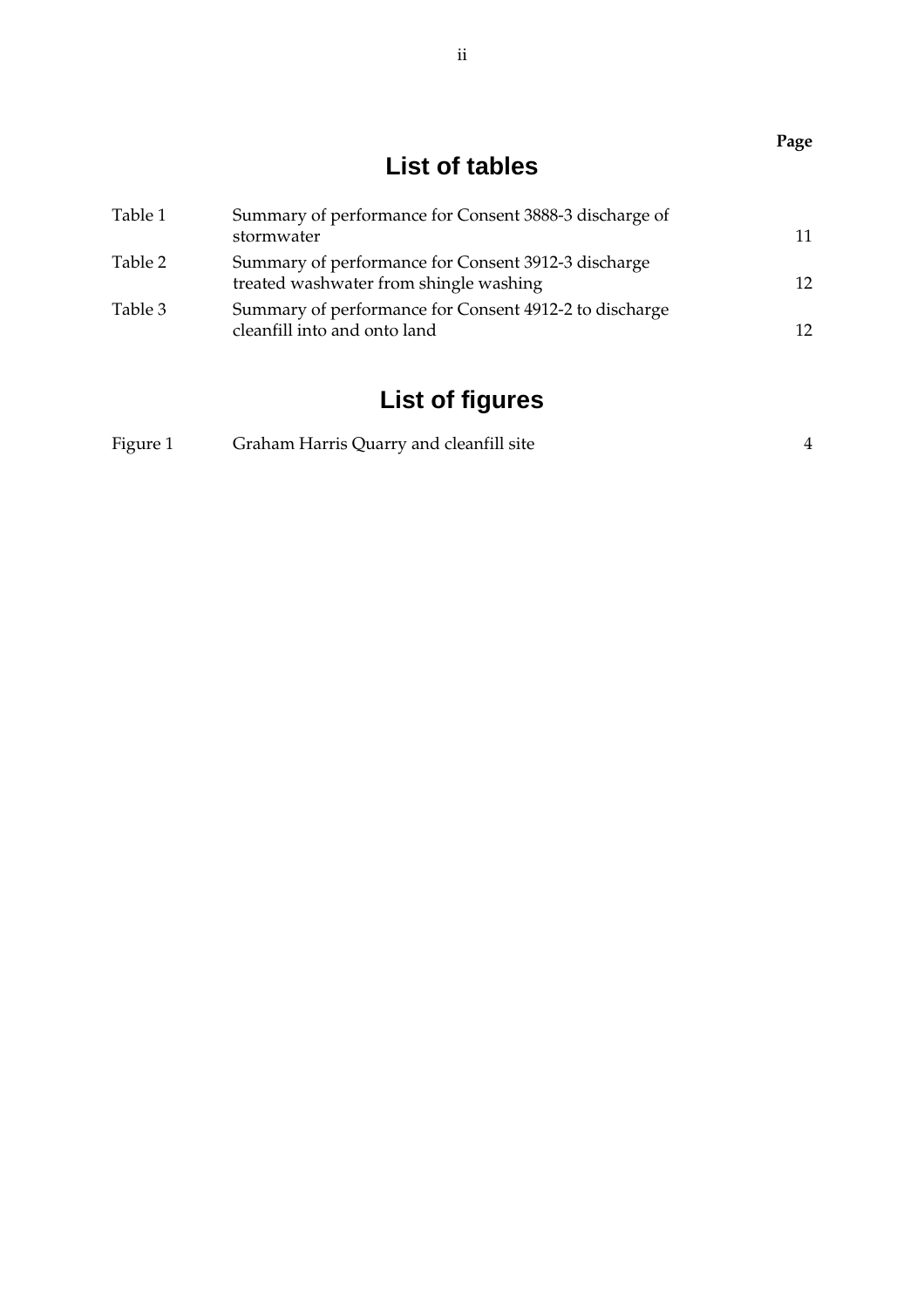## **1. Introduction**

This report is the Annual Report for the period July 2012-June 2013 by the Taranaki Regional Council describing the monitoring programme associated with resource consents held by Graham Harris (2000) Limited (Graham Harris). The Company operates a quarry situated on Hydro Road, Mangorei, New Plymouth.

This report covers the results and findings of the monitoring programme implemented by the Council in respect of the consents held by Graham Harris that relate to abstractions and discharges of water in the Waiwhakaiho catchment. This is the twentieth Annual Report to be prepared by the Taranaki Regional Council to cover the discharge of stormwater and washwater, and the discharge of cleanfill to land and their environmental effects at this site.

### **1.1 Structure of this report**

Section 1 of this report is a background section. It sets out general information about compliance monitoring under the Resource Management Act and the Council's obligations and general approach to monitoring sites through annual programmes, the resource consents held by Graham Harris in the Waiwhakaiho catchment, the nature of the monitoring programme in place for the period under review, and a description of the activities and operations conducted at the Hydro Road Quarry.

Section 2 presents the results of monitoring during the period under review, including scientific and technical data.

Section 3 discusses the results, their interpretation, and their significance for the environment.

Section 4 presents recommendations to be implemented in the 2013-2014 monitoring year.

A glossary of common abbreviations and scientific terms, and a bibliography, are presented at the end of the report.

### **1.2 Compliance monitoring programme reports and the Resource Management Act 1991**

The Resource Management Act primarily addresses environmental `effects' which are defined as positive or adverse, temporary or permanent, past, present or future, or cumulative. Effects may arise in relation to:

- (a) the neighbourhood or the wider community around a discharger, and may include cultural and socio-economic effects;
- (b) physical effects on the locality, including landscape, amenity and visual effects;
- (c) ecosystems, including effects on plants, animals, or habitats, whether aquatic or terrestrial;
- (d) natural and physical resources having special significance (eg, recreational, cultural, or aesthetic);
- (e) risks to the neighbourhood or environment.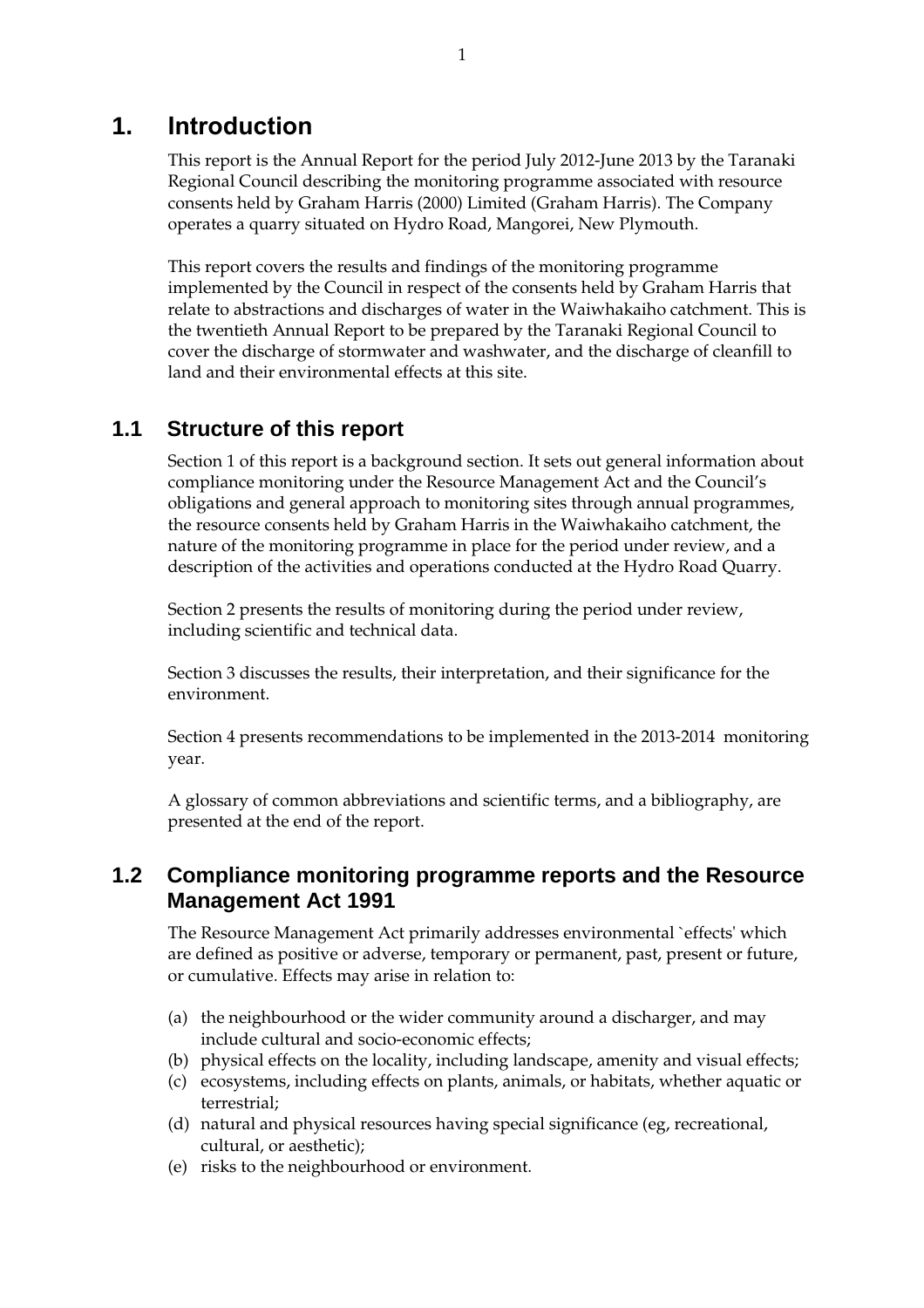In drafting and reviewing conditions on discharge permits, and in implementing monitoring programmes, the Taranaki Regional Council is recognising the comprehensive meaning of `effects' inasmuch as is appropriate for each discharge source. Monitoring programmes are not only based on existing permit conditions, but also on the obligations of the Resource Management Act to assess the effects of the exercise of consents. In accordance with section 35 of the Resource Management Act 1991, the Council undertakes compliance monitoring for consents and rules in regional plans; and maintains an overview of performance of resource users against regional plans and consents. Compliance monitoring, (covering both activity and impact) monitoring, also enables the Council to continuously assess its own performance in resource management as well as that of resource users particularly consent holders. It further enables the Council to continually re-evaluate its approach and that of consent holders to resource management, and, ultimately, through the refinement of methods, and considered responsible resource utilisation to move closer to achieving sustainable development of the region's resources.

### **1.2.1 Evaluation of environmental performance**

Besides discussing the various details of the performance and extent of compliance by the consent holder(s) during the period under review, this report also assigns an overall rating. The categories used by the Council, and their interpretation, are as follows:

- a **high** level of environmental performance and compliance indicates that essentially there were no adverse environmental effects to be concerned about, and no, or inconsequential (such as data supplied after a deadline) noncompliance with conditions.
- a **good** level of environmental performance and compliance indicates that adverse environmental effects of activities during the monitoring period were negligible or minor at most, or, the Council did not record any verified unauthorised incidents involving significant environmental impacts and was not obliged to issue any abatement notices or infringement notices, or, there were perhaps some items noted on inspection notices for attention but these items were not urgent nor critical, and follow-up inspections showed they have been dealt with, and any inconsequential non compliances with conditions were resolved positively, cooperatively, and quickly.
- **improvement desirable (environmental)** or **improvement desirable (administrative compliance)** (as appropriate) indicates that the Council may have been obliged to record a verified unauthorised incident involving measurable environmental impacts, and/or, there were measurable environmental effects arising from activities and intervention by Council staff was required and there were matters that required urgent intervention, took some time to resolve, or remained unresolved at the end of the period under review, and/or, there were on-going issues around meeting resource consent conditions even in the absence of environmental effects. Abatement notices may have been issued.
- **poor performance (environmental)** or **poor performance (administrative compliance)** indicates generally that the Council was obliged to record a verified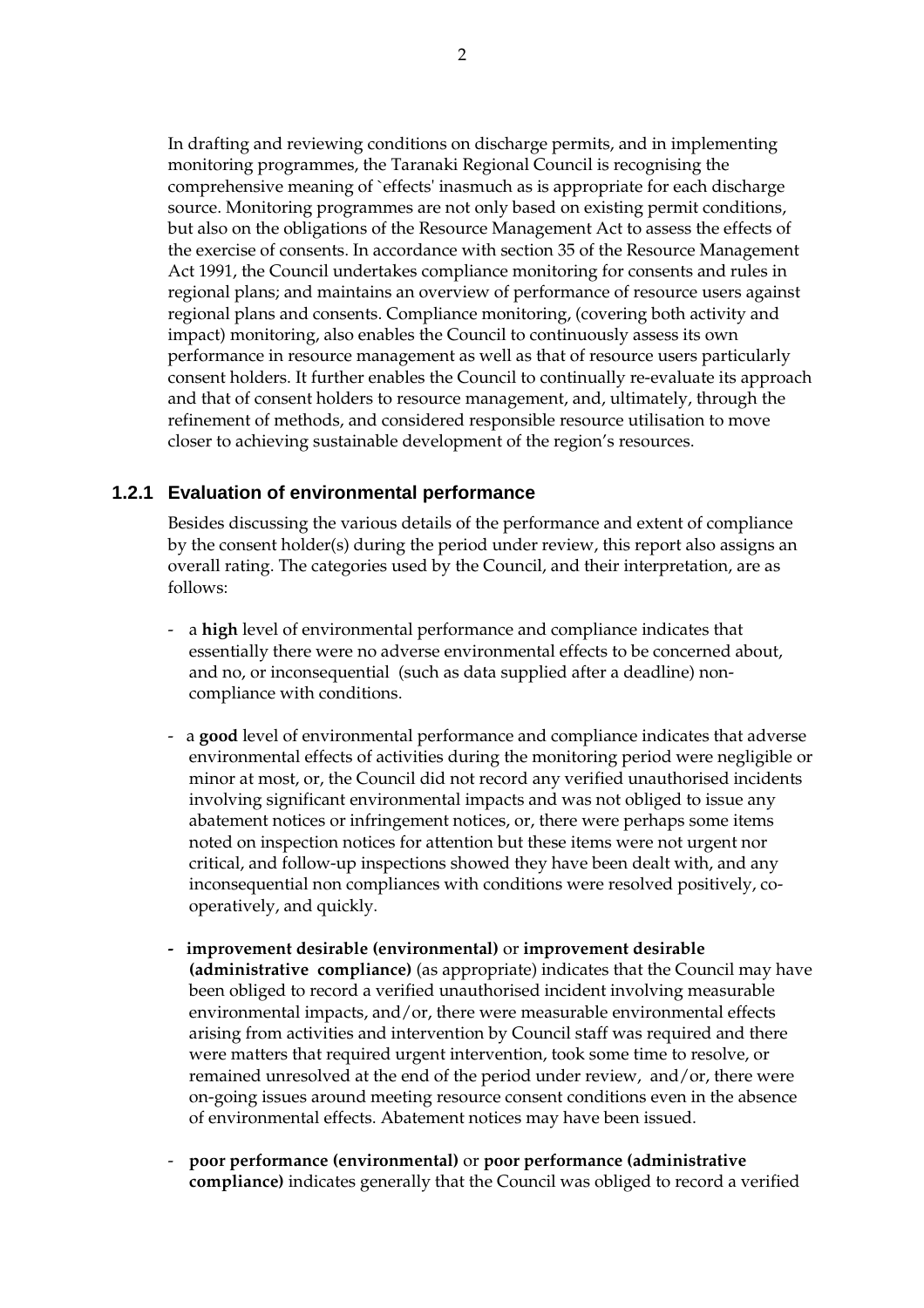unauthorised incident involving significant environmental impacts, or there were material failings to comply with resource consent conditions that required significant intervention by the Council even in the absence of environmental effects. Typically there were grounds for either a prosecution or an infringement notice.

For reference, in the 2012-2013 year, 35% of consent holders in Taranaki monitored through tailored compliance monitoring programmes achieved a high level of environmental performance and compliance with their consents, while another 59% demonstrated a good level of environmental performance and compliance with their consents.

# **1.3 Process description**

### **1.3.1 Background**

In the past, a large percentage of aggregate production came from river-based sites within Taranaki. The Waiwhakaiho River supplied much of New Plymouth's requirements as far back as the 1950s with the Waitara River, Waiongana River, Kapuni Stream and Waingongoro River also providing a valuable source of aggregate. The aggregate source within these rivers was often over-exploited. The protective armouring of the boulders and gravel was removed in places, exposing the underlying erodible ash beds and creating deep narrow channels, which moved progressively upstream with no noticeable recovery. This brought about the need for the Shingle Extraction Bylaw introduced in 1974. Aggregate extraction from rivers was then controlled through the issue of permits accompanied by a set of conditions, with the removal of river-based aggregate being restricted to that for river control purposes only.

 Historically, land-based sites required steady markets to compete with the easily won river-based extraction operations. However, in the early 1980s, due to the restriction placed on river-based aggregate extraction (and the completion of various major river control programmes and 'Think Big' projects) land-based sites became more widespread (Taranaki Regional Council, 1992).

 Twenty-five operating quarries presently supply aggregate in Taranaki. These quarries are generally located in a reasonable proximity to urban areas, from which the greatest demand for aggregate stems.

 Provision of aggregate to meet longer term demand will continue to be dominated by several large quarry operations. Extra demand on alluvial terraces and laharic deposits has occurred due to the controlled river bed extraction. These resources are of good quality and are relatively plentiful. Importation of various aggregates may need to continue to meet the requirement for aggregate types not available in Taranaki.

 Quarrying and extraction of gravel in NZ is regulated by two statutory processes. Allocation and protection of priority rights to extract gravel is obtained under the Crown Minerals Act from the NZ Petroleum and Minerals, a division of the Ministry of Economic Development.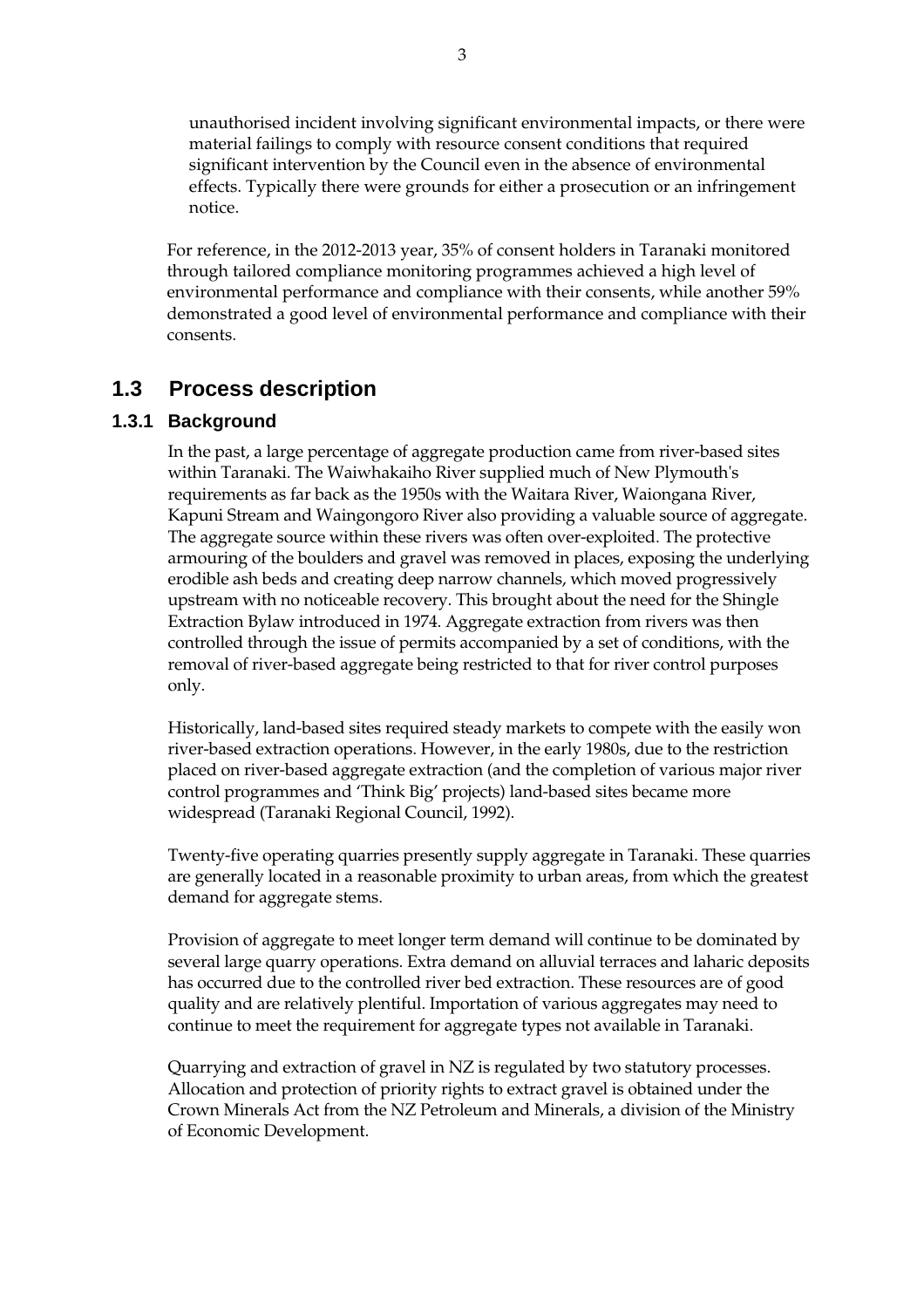Regulatory responsibility for control of environmental effects of quarrying and extraction is under the RMA 1991 as applied by respective regional councils. In some cases these controls may act as a constraint or limitation on allocation decisions.

 Sections 15 and 30 of the Resource Management Act 1991 give regional councils responsibility for the discharge of contaminants into the environment. Discharges of water into water, contaminants onto or into land that may result in water contamination, and contaminants from industrial premises into air or onto/into land, may not take place unless expressly allowed by a rule in a regional plan, a resource consent, or regulations. Aggregate extraction usually involves washing aggregates, and therefore requires the discharge of wastes. Other discharges, such as emissions to air from crushing and processing plants, disposal of spoil and solid wastes, and discharges of stormwater are also the responsibility of regional councils.

### **1.3.2 Graham Harris, Hydro Road Quarry**

The Hydro Road quarry site is located on the true left bank of the Waiwhakaiho River (Figures 1 and 2 below).

The site has aggregate washing facilities. Machinery includes a dry crusher, screens and washers, excavators and trucks. Worked or exposed areas are required to be contoured and bunded so that stormwater is directed to settling ponds within the site for treatment, prior to discharge. Reinstatement of excavated areas at the quarry is carried out using cleanfill.



**Figure 1** Graham Harris Quarry and cleanfill site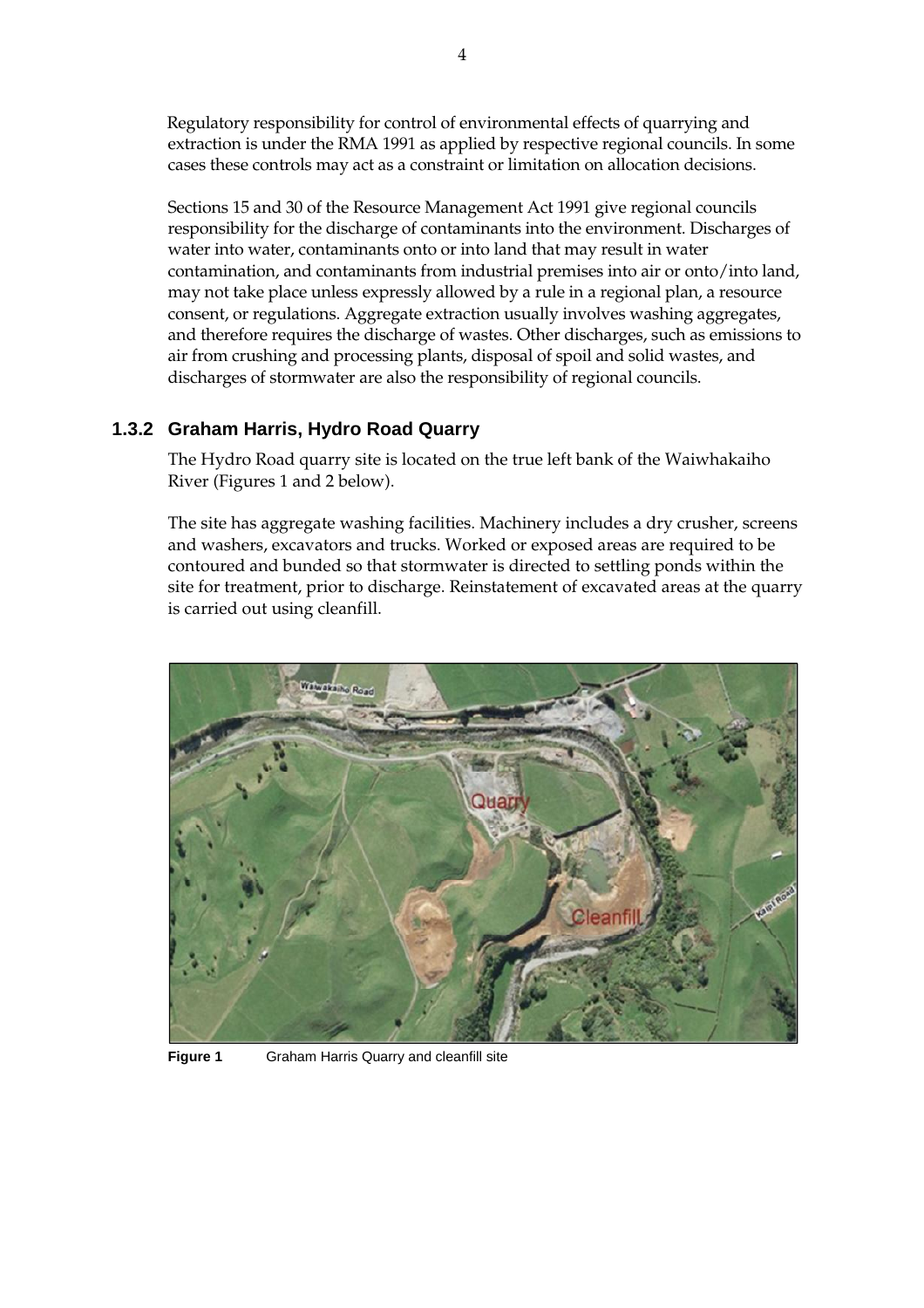### **1.4 Resource consents**

#### **1.4.1 Water abstraction permit**

Section 14 of the Resource Management Act stipulates that no person may take, use, dam or divert any water, unless the activity is expressly allowed for by a resource consent or a rule in a regional plan, or it falls within some particular categories set out in Section 14.

Sufficient volumes of water within streams and rivers to protect the aquatic habitat is a primary concern of the Regional Council with respect to water abstraction permits. Water abstraction for quarries is primarily only required for the washing of aggregate, and in this regard the Council encourages the recycling of both washwater and stormwater to minimise the requirement to abstract surface water.

Often when combined with efficient recycling, the small volumes of surface water required to be abstracted for washing at quarries fit within the permitted activity rule [Rule 15] of the Regional Fresh Water Plan (RFWP) for Taranaki.

Graham Harris (2000) Limited holds no water abstraction permit. The water volume and abstraction rate required to service the Company's operations are less than 50 cubic metres per day and 1.5 litres per second respectively, therefore the activity is permitted under Rule 15 of the RFWP.

#### **1.4.2 Water discharge permit**

Section 15(1)(a) of the Resource Management Act stipulates that no person may discharge any contaminant into water, unless the activity is expressly allowed for by a resource consent or a rule in a regional plan, or by national regulations.

 Water quality is a primary concern to the Regional Council with regard to aggregate extraction. A quarry can operate as either a `dry' quarry discharging only stormwater or a 'washing' quarry where aggregate washing facilities are in place. Many of the quarries in Taranaki have some form of washing facility and also operate in the vicinity of a water body or have some form of discharge into a water body.

 Waste water from aggregate washing has a high silt concentration. Discharge of this water into a waterbody, particularly to a river during low flow, results in a smothering of instream life and deterioration in aesthetic conditions and can affect downstream abstractions of water, local fisheries and recreational activity.

Stormwater is generally less contaminated (in terms of silt concentration) and run-off tends to occur when rivers are in higher flow. This means that the effect of silt contamination is reduced due to lower quantities, dilution and carrying capacity. The installation of appropriate stormwater diversion structures, together with construction and maintenance of contaminated stormwater and aggregate washing discharge treatment facilities are most important in maintaining water quality.

The Company holds water discharge permit **3912-3** to discharge treated washwater from the quarry site onto and into land and into the Waiwhakaiho River. This permit was issued by the Taranaki Regional Council on 19 March 2002 under Section 87(e) of the Resource Management Act. It is due to expire on 1 June 2014.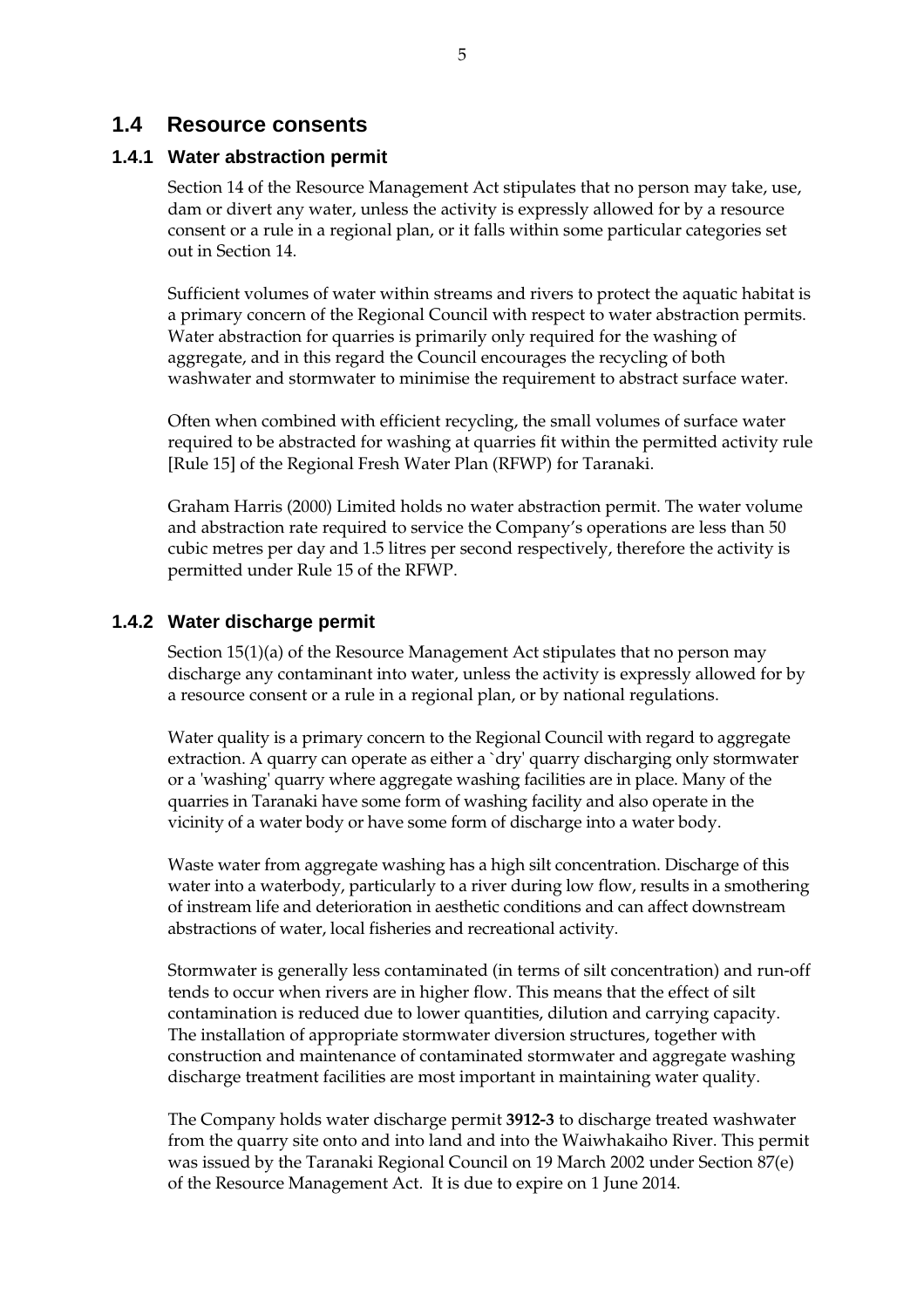There are seven special conditions attached to the permit.

Conditions 1, 2, and 3 deal with containments and recirculation of the wastewater discharge.

Conditions 4, 5, and 6 deal with effects of the discharge on receiving waters.

Condition 7 deals with review of the consent conditions.

The Company holds water discharge permit **3888-3** to discharge treated stormwater from the quarry site onto and into land and into the Waiwhakaiho River. This permit was issued by the Taranaki Regional Council on 19 March 2002 under Section 87(e) of the Resource Management Act. It is due to expire on 1 June 2014.

There are twelve special conditions attached to the permit.

Conditions 1, 2, 3, and 4 deal with the stormwater discharge.

Conditions 5 and 6 deal with silt control structures.

Conditions 7, 8, and 9 deal with effects on receiving water.

Condition 10 requires the site to be reinstated on cessation of quarrying operations.

Condition 11 requires the consent holder provide a contingency plan for the site.

Condition 12 deals with review of the consent.

The permit is attached to this report in Appendix I

### **1.4.3 Air discharge permit**

Section 15(1)(c) of the Resource Management Act stipulates that no person may discharge any contaminant from any industrial or trade premises into air, unless the activity is expressly allowed for by a resource consent, a rule in a regional plan, or by national regulations.

Rule 16 of the Council's Regional Air Quality Plan for Taranaki (July 2011) allows the discharge of emissions from quarrying operations as a permitted activity, subject to compliance with various environmental performance conditions.

### **1.4.4 Discharges of wastes to land**

Sections 15(1)(b) and (d) of the Resource Management Act stipulate that no person may discharge any contaminant onto land if it may then enter water, or from any industrial or trade premises onto land under any circumstances, unless the activity is expressly allowed for by a resource consent, a rule in a regional plan, or by national regulations.

The Company holds discharge permit **4912-2** to discharge cleanfill onto and into land at the site for quarry reinstatement purposes.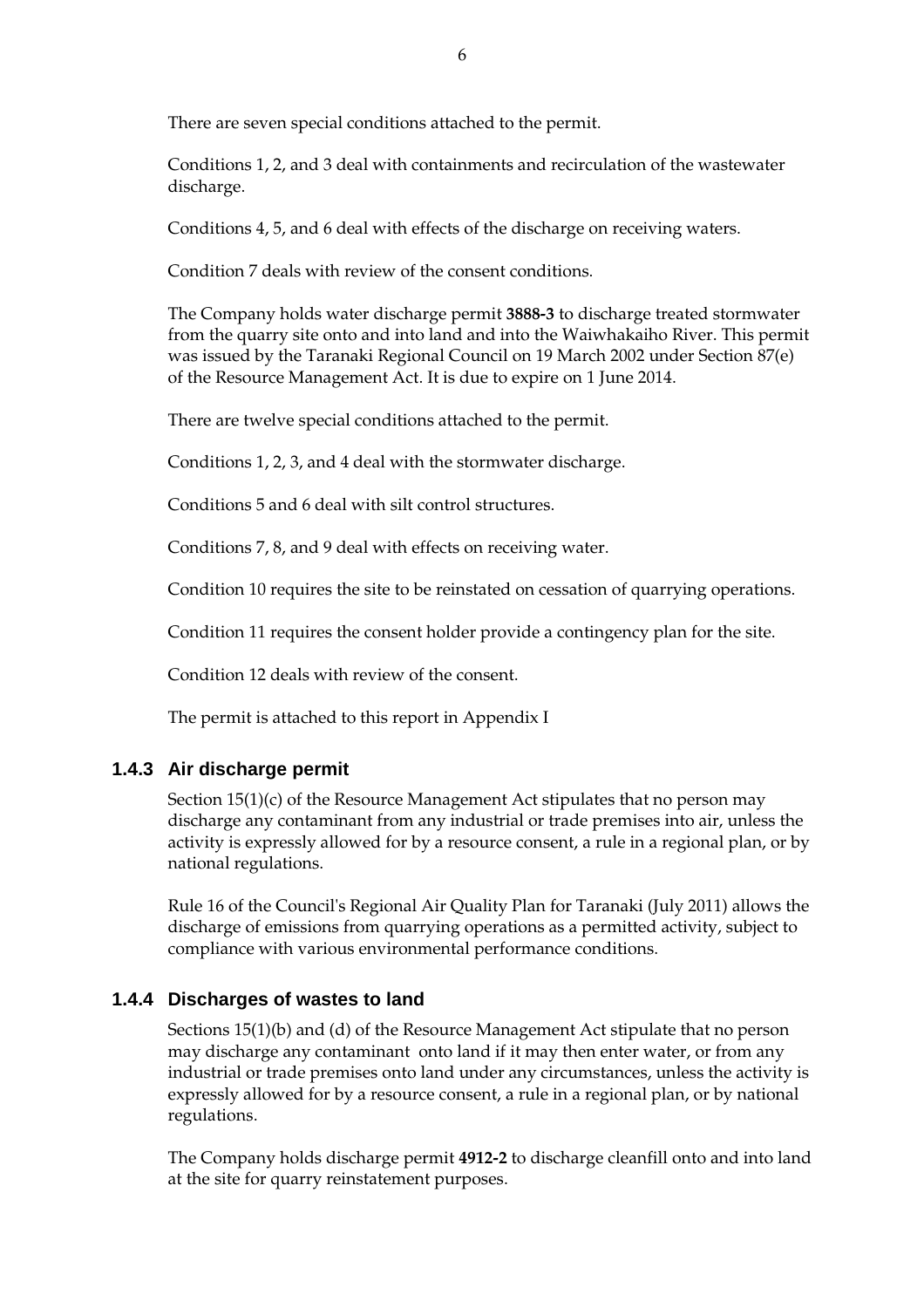This permit was issued by the Taranaki Regional Council on 21 February 2008 under Section 87(e) of the Resource Management Act. It is due to expire on 1 June 2026.

There are thirteen special conditions attached to the consent.

Condition 1 requires that exercise of the consent is undertaken in accordance with the application.

Conditions 2, 3, and 4 deal with types of waste that are acceptable for cleanfill.

Conditions 5 and 6 deal with the placement of discharges.

Conditions 7, 8, and 11 are to ensure that unauthorised material is not dumped.

Condition 9 requires a management plan for the site.

Condition 10 requires the site is stabilised and revegetated.

Conditions 12 and 13 deal with lapse and review of the consent.

The permit is attached to this report in Appendix I.

# **1.5 Monitoring programme**

#### **1.5.1 Introduction**

Section 35 of the Resource Management Act sets out obligation/s upon the Taranaki Regional Council to gather information, monitor, and conduct research on the exercise of resource consents, and the effects arising, within the Taranaki region and report upon these.

The Taranaki Regional Council may therefore make and record measurements of physical and chemical parameters, take samples for analysis, carry out surveys and inspections, conduct investigations, and seek information from consent holders.

The monitoring programme for the Graham Harris quarry site generally consists of three primary components.

#### **1.5.2 Programme liaison and management**

There is generally a significant investment of time and resources by the Taranaki Regional Council in ongoing liaison with resource consent holders over consent conditions and their interpretation and application, in discussion over monitoring requirements, preparation for any reviews, renewals, or new consents, advice on the Council's environmental management strategies and the content of regional plans, and consultation on associated matters.

#### **1.5.3 Site inspections**

The Graham Harris site was visited four times during the monitoring period. With regard to consents for the discharge to water and land, the main points of interest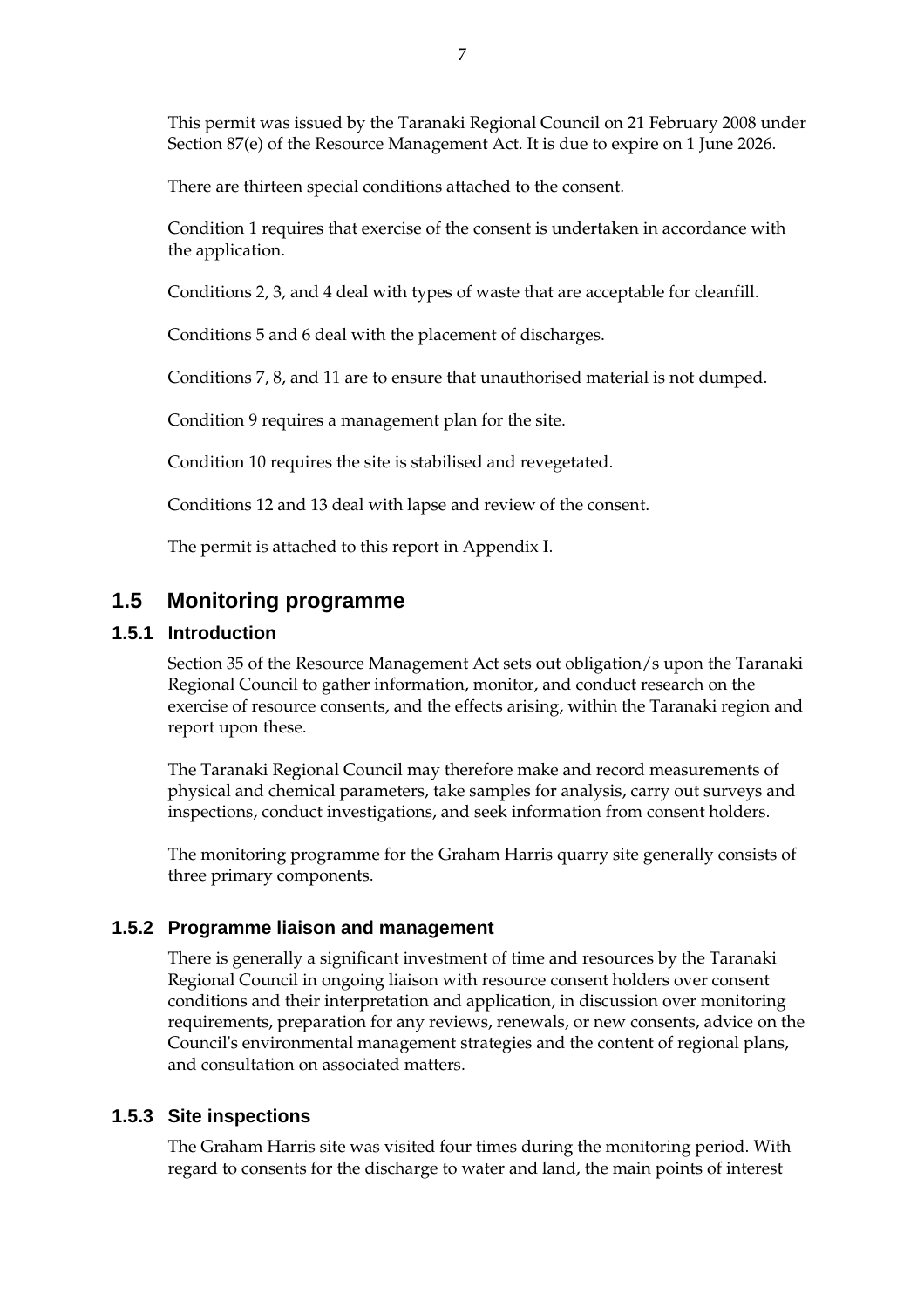were plant processes with potential or actual discharges to receiving watercourses, including contaminated stormwater and washwater. Air inspections focused on processes with associated actual and potential emission sources and characteristics, including potential odour, dust, noxious or offensive emissions. Sources of data being collected by the consent holder were identified and accessed, so that performance in respect of operation, internal monitoring, and supervision could be reviewed by the Council. The neighbourhood was surveyed for environmental effects.

### **1.5.4 Chemical sampling**

Sampling at the Graham Harris quarry was scheduled to be undertaken only when warranted, at the discretion of the inspecting officer, and was deemed unnecessary during inspections carried out during the monitoring period under review.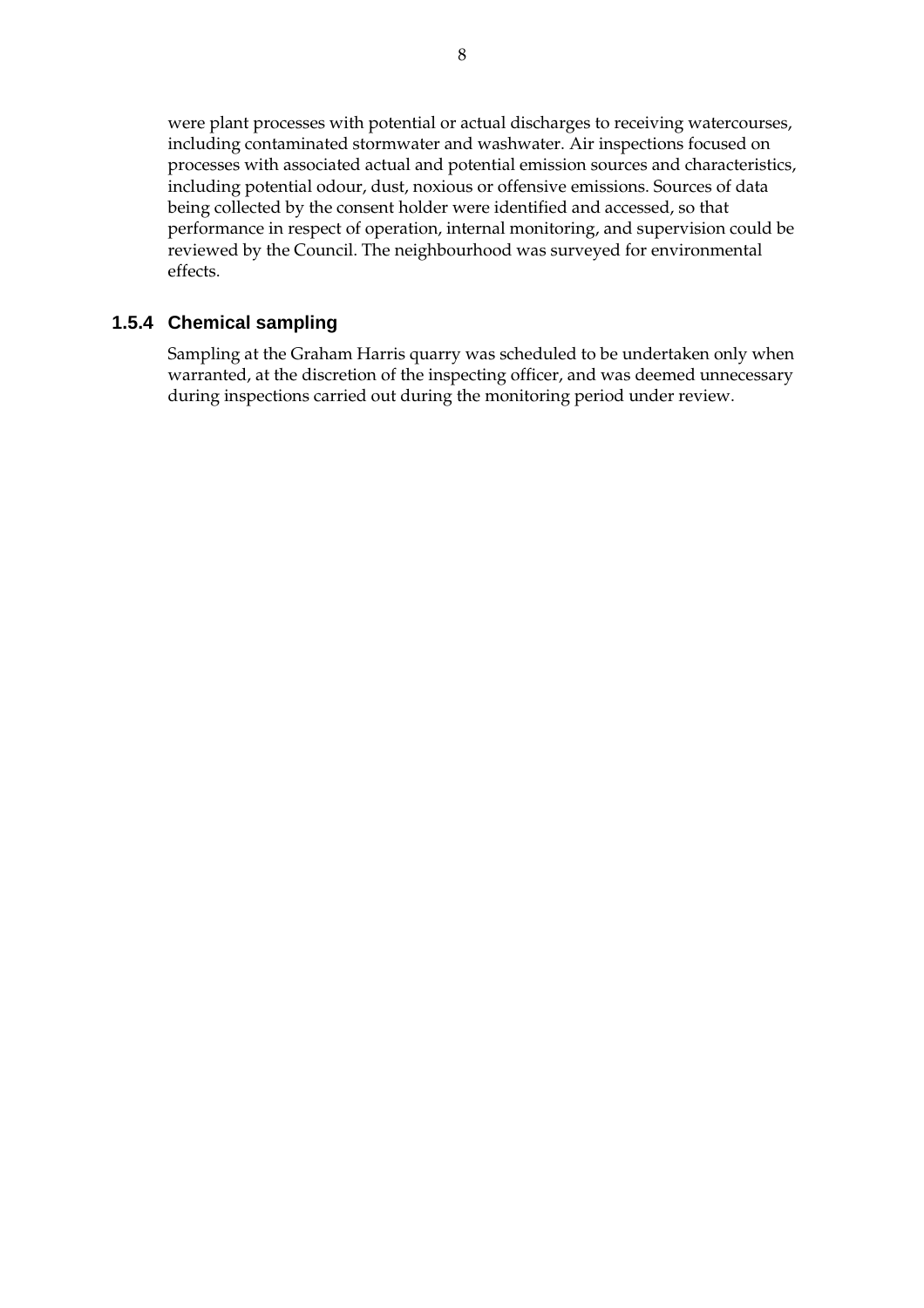# **2. Results**

### **2.1 Water**

### **2.1.1 Inspections**

During the 2012-2013 monitoring period the Council carried out four compliance monitoring inspections of the Graham Harris, Hydro Road Quarry site. Inspection notes are summarised below.

#### **28 September 2012**

Inspection of the site was carried out during overcast and windy weather. No dust was found beyond the boundary of the property. There was no processing or washing occurring at the time of inspection. Trucks were loading out. The silt ponds had been cleaned out. The sediment was in a holding pond to dry and was then to be transferred into the cleanfill. The extraction area was tidy with the ring drains clean and clear. No discoloration was found in the Waiwhakaiho River. The cleanfill area was very tidy. It had been contoured. There was no unauthorized material found on site. The material mainly consisted of dirt, clay and a small amount of concrete.

#### **12 December 2012**

There was no dust discharging beyond the boundary of the property at the time of inspection. There was no processing occurring and the silt ponds looked good. The first pond had been cleaned out. There was no discharge from the final pond into the Waiwhakaiho River, which was flowing clean and clear above and below the quarry. The extraction area was tidy and the cleanfill area looked good.

#### **1 May 2013**

At the time of inspection processing was occurring on the top plant; no washing of material was being undertaken. The silt ponds looked good, the final pond was clean and clear. The Waiwhakaiho River was flowing clean above and below the site. There was a small amount of material stockpiled onsite. The extraction area was very tidy. The cleanfill area looked satisfactory. The site was stockpiling material for a large area of re-instatement. Overall the site was tidy at the time of inspection.

#### **27 June 2013**

Inspection of the site were carried out during overcast weather and there had been recent showers. Processing was occurring at the time of inspection. It appeared that no washing had occurred for some time on the site. The silt ponds and ring drains looked good. The receiving waters were clean and clear below the quarry site. The extraction area was tidy. The re-instatement area had extended and looked good. Overall the site was tidy at the time of inspection.

### **2.1.2 Results of discharge monitoring**

No discharge monitoring was undertaken during the period under review. Inspections found the discharge from the site to be visibly clear and therefore no sampling was warranted.

### **2.1.3 Results of receiving environment monitoring**

No receiving environment monitoring was undertaken during the period under review. Inspections found the discharge was having no visible effect on the receiving waters therefore sampling was not warranted.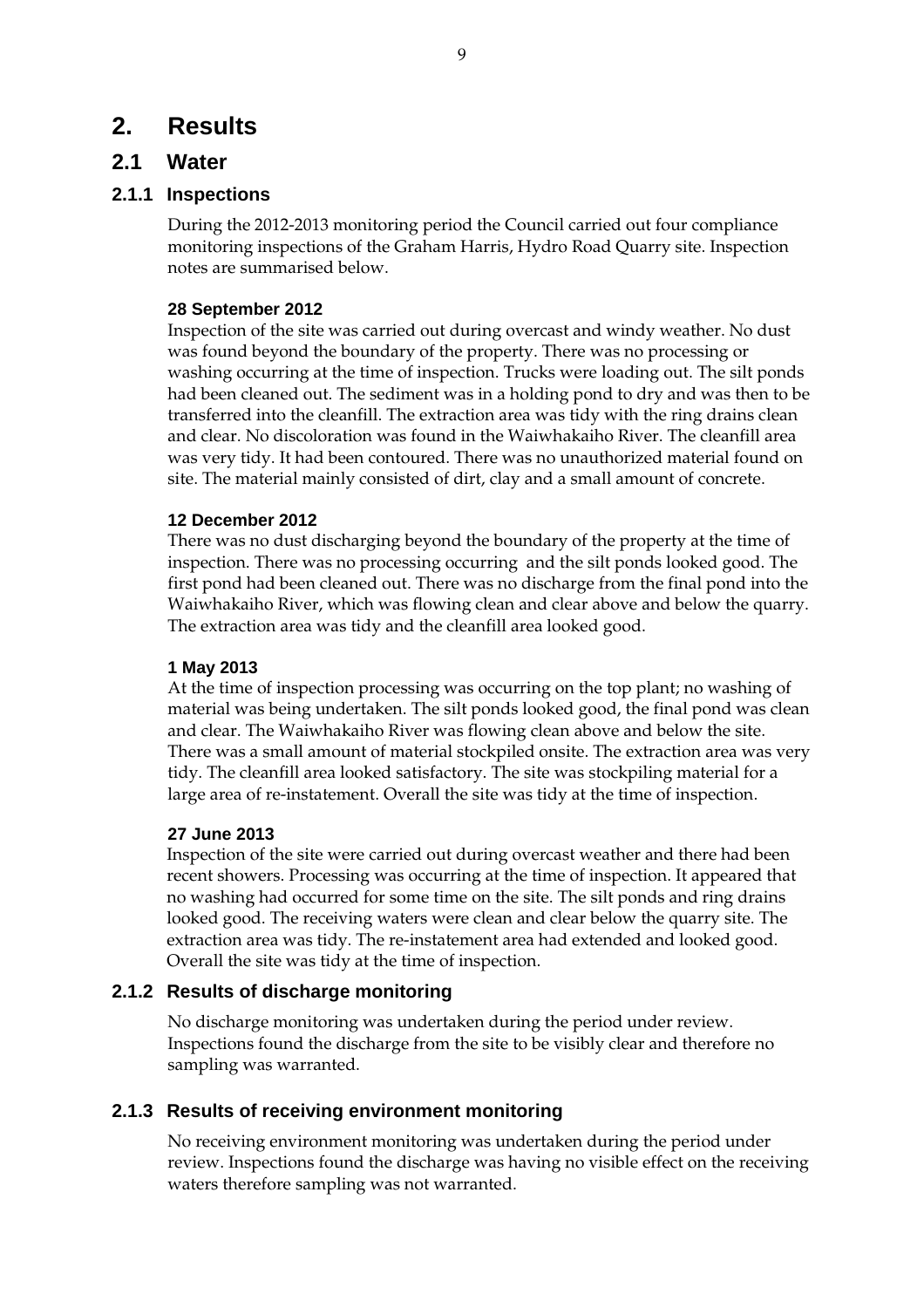# **2.2 Air**

### **2.2.1 Inspections**

Air monitoring inspections were carried out in conjunction with routine compliance monitoring inspections. There were no issues noted with regard to discharges to air. No dust, odour or other emissions were observed discharging during inspections.

## **2.3 Investigations, interventions, and incidents**

The monitoring programme for the year was based on what was considered to be an appropriate level of monitoring, review of data, and liaison with the consent holder. During the year matters may arise which require additional activity by the Council eg provision of advice and information, or investigation of potential or actual causes of non-compliance or failure to maintain good practices. A pro-active approach that in the first instance avoids issues occurring is favoured.

The Taranaki Regional Council operates and maintains a register of all complaints or reported and discovered excursions from acceptable limits and practices, including non-compliance with consents, which may damage the environment. The Unauthorised Incident Register (UIR) includes events where the company concerned has itself notified the Council. The register contains details of any investigation and corrective action taken.

Complaints may be alleged to be associated with a particular site. If there is potentially an issue of legal liability, the Council must be able to prove by investigation that the identified company is indeed the source of the incident (or that the allegation cannot be proven).

In the 2012-2013 period, it was not necessary for the Council to undertake significant additional investigations and interventions, or record incidents, in association with Graham Harris' conditions in resource consents or provisions in Regional Plans in relation to the Company's activities during the monitoring period.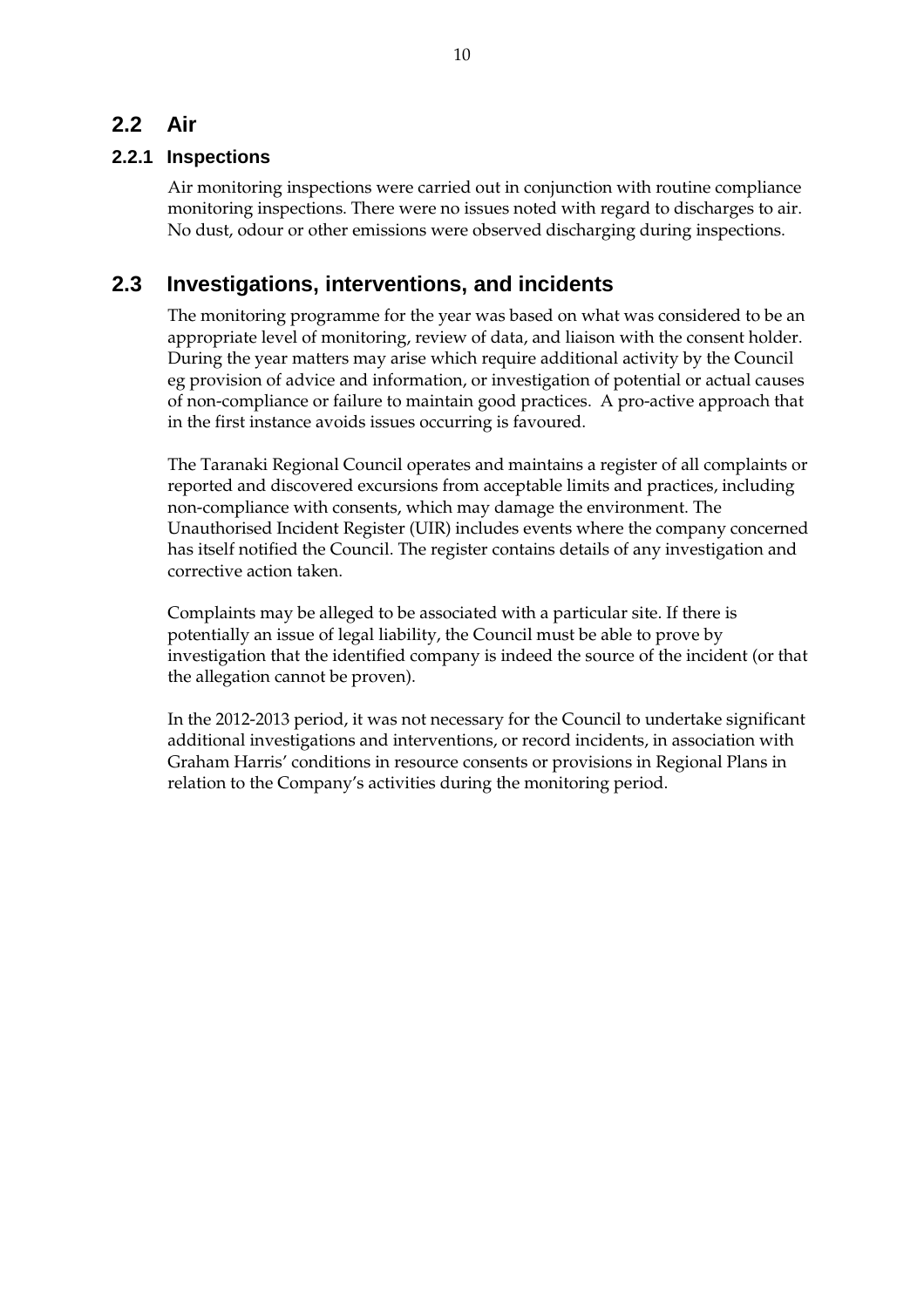# **3. Discussion**

## **3.1 Discussion of site performance**

During the 2012-2013 monitoring period, the Council carried out four inspections of the Graham Harris quarry and cleanfill site. The site was found to be tidy and well managed. No unauthorised materials had been disposed of to the cleanfill area during the monitoring period. The ponds and bunding generally looked good; there was no discolouration of the receiving waters noted during inspections of the site.

# **3.2 Environmental effects of exercise of consents**

The main environment effect that quarries can have is the discharge of washwater containing high concentration of suspended solids into nearby waterways. Such discharges may result in discolouration of the waterway near the discharge point and can result in smothering of benthic life forms, form a barrier to fish movement and may affect fish spawning habitats.

The Taranaki Regional Council monitors for possible effects on stream life by conducting a visual inspection of the streambed both up and downstream of the quarry, and measuring physicochemical properties of the stormwater and receiving environment when warranted.

Inspections of the site found the site to be tidy and well managed. There were no visible adverse effects noted in the discharge on any occasion during the period under review.

# **3.3 Evaluation of performance**

A tabular summary of the consent holder's compliance record for the year under review is set out in Tables 1-3.

|    | <b>Condition requirement</b>                                              | Means of monitoring during period under review                        | Compliance<br>achieved? |
|----|---------------------------------------------------------------------------|-----------------------------------------------------------------------|-------------------------|
| 1. | No direct discharge to surface water                                      | Inspections of the site and discharge                                 | Yes                     |
| 2  | Contour and bund to ensure all water<br>directed for treatment            | Inspections of the site                                               | Yes                     |
| 3. | Control erosion of exposed areas to<br>minimise silt and sediment run off | Inspections of the site                                               | Yes                     |
| 4. | Progressive reinstatement                                                 | Inspections of the site                                               | Yes                     |
| 5. | Properly and efficiently maintain silt<br>control structures              | Inspections of the site and silt control structures                   | Yes                     |
| 6. | Silt control structure to have<br>sufficient capacity                     | Inspections of the site and silt control structures                   | Yes                     |
| 7. | <b>Concentration limits</b>                                               | Sampling undertaken when warranted – no sampling 2012-<br>2013 period | Yes                     |

**Table 1** Summary of performance for Consent 3888-3 discharge of stormwater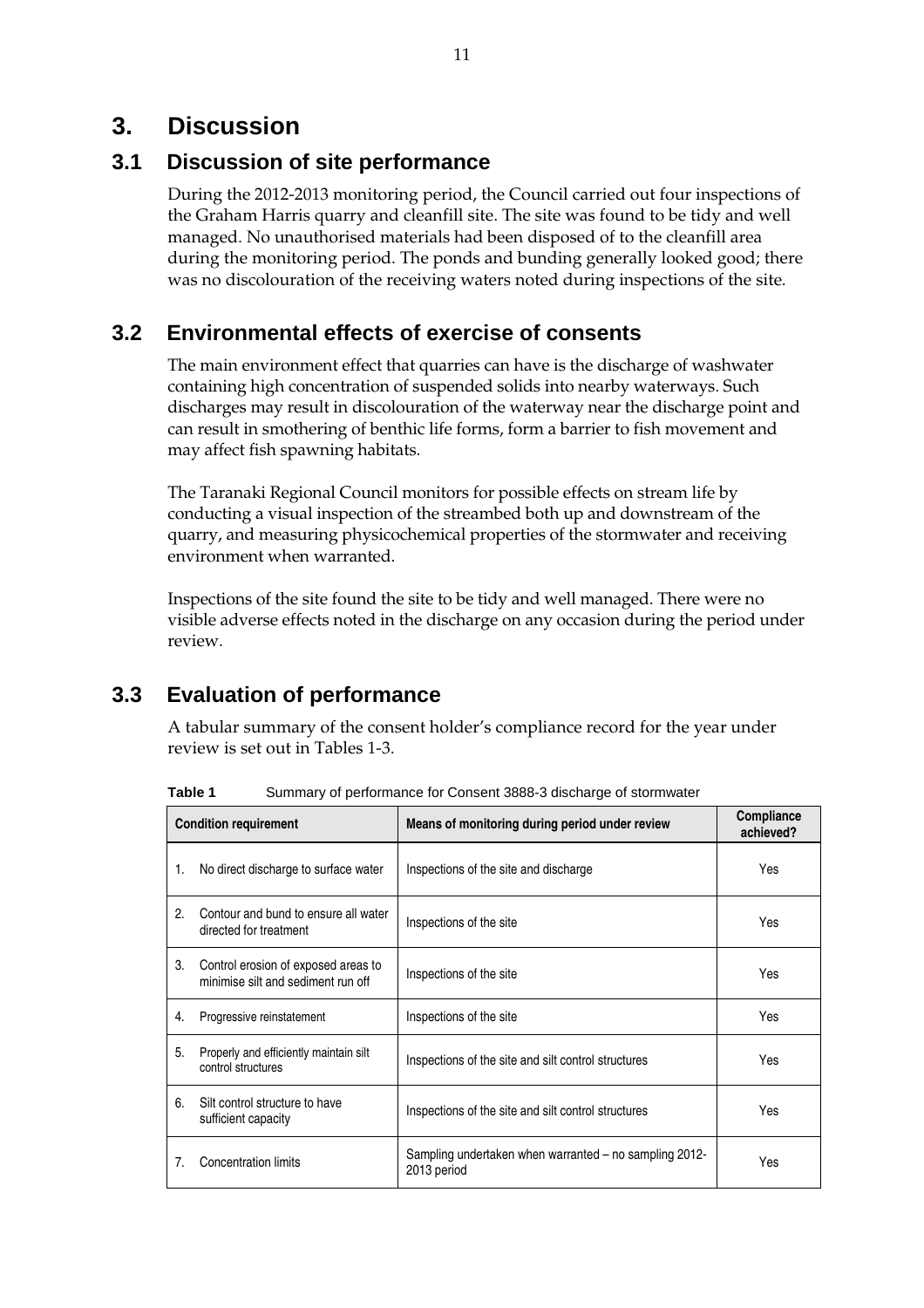|                                                                                                   | <b>Condition requirement</b>                                                         | Means of monitoring during period under review                                         | Compliance<br>achieved? |
|---------------------------------------------------------------------------------------------------|--------------------------------------------------------------------------------------|----------------------------------------------------------------------------------------|-------------------------|
| 8.                                                                                                | Discharge shall not give rise to: oil,<br>grease, colour or clarity changes,<br>etc. | Inspections of site and sampling of discharge when<br>warranted                        | <b>Yes</b>              |
| 9.                                                                                                | Discharge shall not increase<br>suspended solids or turbidity                        | Inspections of the site and sampling of discharge and<br>receiving waters if warranted | Yes                     |
| 10.                                                                                               | Reinstatement on cessation of<br>quarrying                                           | $N/A -$ quarry still operating                                                         | N/A                     |
|                                                                                                   | 11. Provide and maintain a contingency<br>plan                                       | Updated contingency plan received 2010                                                 | Yes                     |
|                                                                                                   | 12. Review of consent                                                                | N/A – consent expires June 2014                                                        | N/A                     |
| Overall assessment of consent compliance and environmental performance in respect of this consent |                                                                                      |                                                                                        | High                    |

 $N/A$  = not applicable

| Table 2 | Summary of performance for Consent 3912-3 discharge treated washwater from shingle |
|---------|------------------------------------------------------------------------------------|
|         | washing                                                                            |

| Means of monitoring during period under review<br><b>Condition requirement</b>                    |                                                                                      |                                                                                           | Compliance<br>achieved? |
|---------------------------------------------------------------------------------------------------|--------------------------------------------------------------------------------------|-------------------------------------------------------------------------------------------|-------------------------|
| 1.                                                                                                | No discharge of untreated washwater                                                  | Inspections of the site                                                                   | Yes                     |
| 2.                                                                                                | Washwater area to be bunded and<br>separate from stormwater treatment<br>area        | Inspections of the site                                                                   | Yes                     |
| 3.                                                                                                | Implement appropriate recirculatory<br>systems                                       | Inspections of the site                                                                   | Yes                     |
| 4.                                                                                                | Concentration limits                                                                 | Inspections of the site and sampling of the discharge if<br>warranted                     | Yes                     |
| 5.                                                                                                | Discharge shall not give rise to: oil,<br>grease, change of colour or clarity<br>etc | Inspections of the site and sampling of the discharge if<br>warranted                     | Yes                     |
| 6.                                                                                                | Discharge shall not increase<br>suspended solids or turbidity                        | Inspections of the site and sampling of the discharge and<br>receiving water if warranted | Yes                     |
| $7_{\scriptscriptstyle{\ddots}}$                                                                  | Review of consent                                                                    | N/A – consent expires June 2014                                                           | N/A                     |
| Overall assessment of consent compliance and environmental performance in respect of this consent |                                                                                      |                                                                                           |                         |

 $N/A$  = not applicable

#### **Table 3** Summary of performance for Consent 4912-2 to discharge cleanfill into and onto land

| <b>Condition requirement</b> |                                                                    | Means of monitoring during period under review | Compliance<br>achieved? |
|------------------------------|--------------------------------------------------------------------|------------------------------------------------|-------------------------|
|                              | Operation undertaken in accordance<br>with documentation submitted | Inspections of the site                        | Yes                     |
|                              | Discharged contaminants limited to<br>cleanfill or inert materials | Inspections of the site                        | Yes                     |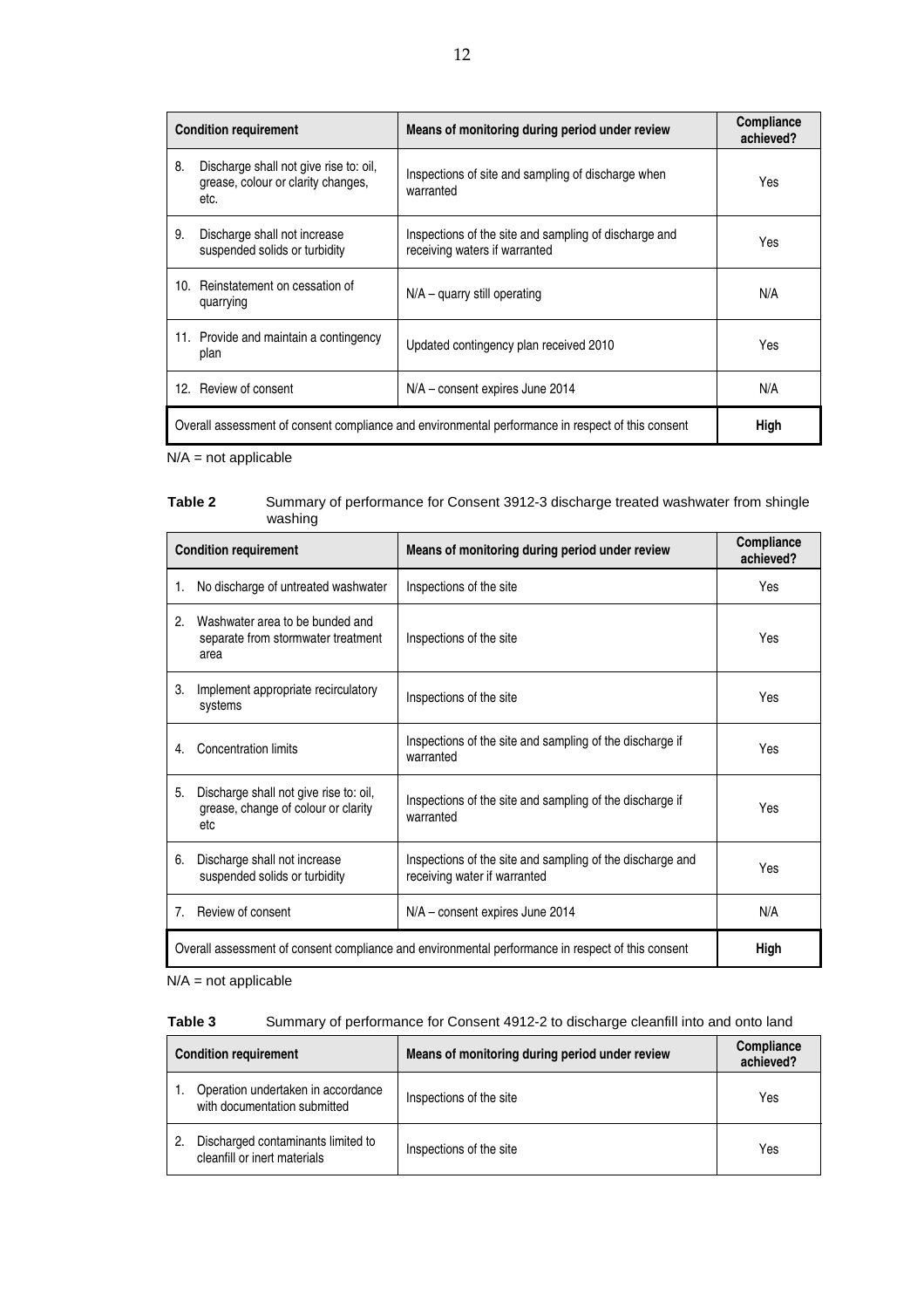|                                                                                                   | <b>Condition requirement</b>                                                                                     | Means of monitoring during period under review                                      | Compliance<br>achieved? |
|---------------------------------------------------------------------------------------------------|------------------------------------------------------------------------------------------------------------------|-------------------------------------------------------------------------------------|-------------------------|
| 3.                                                                                                | No discharge of: food wastes, paper,<br>cardboard, grass clippings, garden<br>waste, paint, fillers, steel, etc. | Inspections of the site                                                             | Yes                     |
|                                                                                                   | 4. If consent holder is uncertain as to<br>acceptability of material obtain written<br>approval from the TRC     | No written approval sought                                                          | Yes                     |
|                                                                                                   | 5. No cleanfill to be discharged within<br>20 metres of the bank of the<br>Waiwhakaiho                           | Inspection of the site                                                              | Yes                     |
| 6.                                                                                                | Discharge shall not result in any<br>cleanfill material entering surface<br>water                                | Inspections of the site and waterway                                                | Yes                     |
| 7.                                                                                                | The consent-holder shall monitor all<br>material dumped to ensure suitability                                    | Inspections of the site                                                             | Yes                     |
| 8.                                                                                                | The site shall be locked during non-<br>quarrying hours                                                          | Unknown - However no unauthorised materials noted<br>during inspections of the site | Yes                     |
| 9.                                                                                                | Detailed management plan                                                                                         | Received                                                                            | Yes                     |
|                                                                                                   | 10. Stabilisation and revegetation of the<br>site on completion of works                                         | $N/A$ – site still operating                                                        | N/A                     |
|                                                                                                   | 11. List of approved materials provided to<br>all people depositing material onsite                              | Unknown - However no unauthorised materials noted<br>during inspections of the site | Yes                     |
|                                                                                                   | 12. Lapse of consent                                                                                             | N/A                                                                                 | N/A                     |
|                                                                                                   | 13. Review of consent                                                                                            | Next optional review date June 2014                                                 | N/A                     |
| Overall assessment of consent compliance and environmental performance in respect of this consent |                                                                                                                  |                                                                                     | <b>High</b>             |

 $N/A$  = not applicable

During the year, the Company demonstrated a high level of environmental performance and compliance with the resource consents. During the year under review there were no incidents recorded that were associated with operations at the Graham Harris quarry or cleanfill site. The site was tidy and well managed. The bunding and ponds appeared to be well maintained. No unauthorised material was disposed of at the cleanfill site.

# **3.4 Recommendations from the 2011-2012 Annual Report**

In the 2011-2012 Annual Report, it was recommended:

1. THAT monitoring of discharges from Graham Harris (2000) Limited quarry at Hydro Road in the 2012-2013 year continue at the same level as in 2011-2012.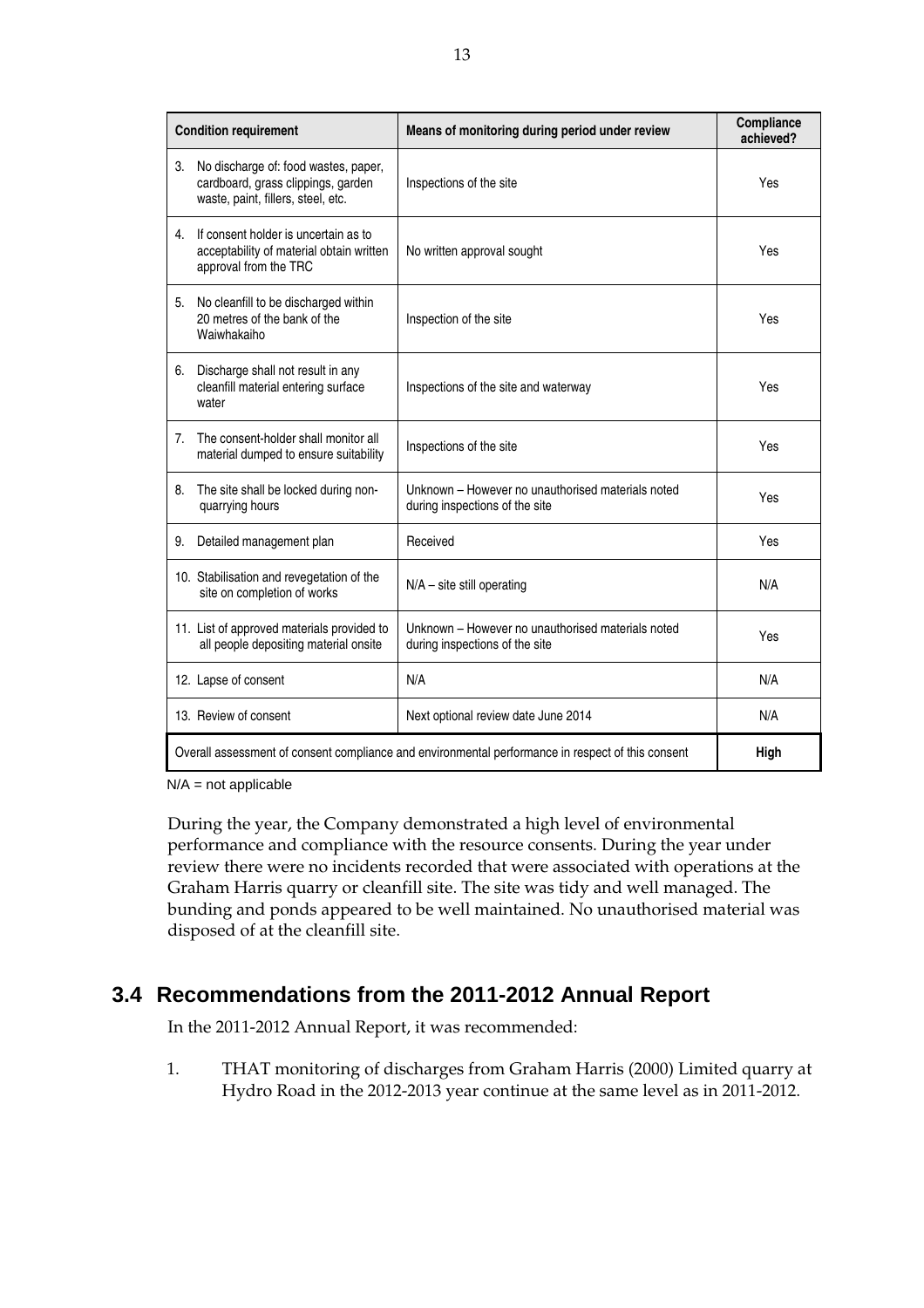### **3.5 Alterations to monitoring programmes for 2013-2014**

In designing and implementing the monitoring programmes for air/water discharges in the region, the Taranaki Regional Council has taken into account the extent of information made available by previous authorities, its relevance under the Resource Management Act, the obligations of the Act in terms of monitoring emissions/discharges and effects, and subsequently reporting to the regional community, the scope of assessments required at the time of renewal of permits, and the need to maintain a sound understanding of industrial processes within Taranaki emitting to the atmosphere/discharging to the environment.

In the case of Graham Harris Quarry, the programme for 2012-2013 was unchanged from that for 2011-2013. On the grounds that the programme is adequate for monitoring of the site, it is proposed that for 2013-2014, the monitoring of discharges from the Graham Harris quarry site remain unchanged from the 2012-2013 programme.

A recommendation to this effect is attached to this report.

### **3.6 Exercise of optional review of consent**

Consent 4912-2 to discharge to cleanfill into and onto land for quarry reinstatement purposes provides for an optional review of conditions in June 2014

Both consents 3912-3 and 3888-3 are due to expire in June 2014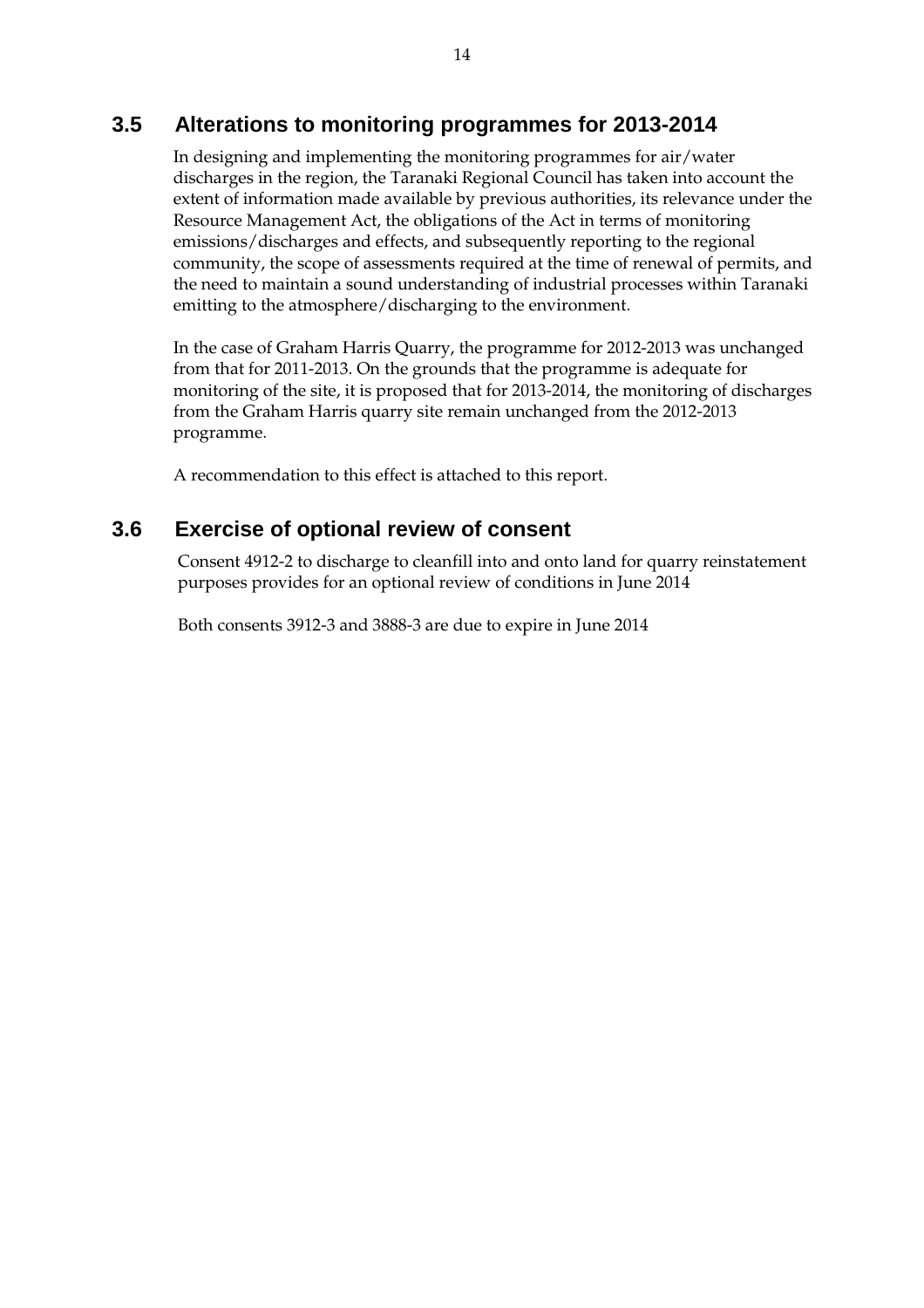# **4. Recommendations**

- 1. THAT monitoring of discharges from Graham Harris (2000) Limited quarry at Hydro Road in the 2013-2014 year continue at the same level as in 2012-2013.
- 2. THAT both consents 3912-3 and 3888-3 are renewed as they are due to expire in June 2014 for the Graham Harris (2000) Limited quarry at Hydro Road.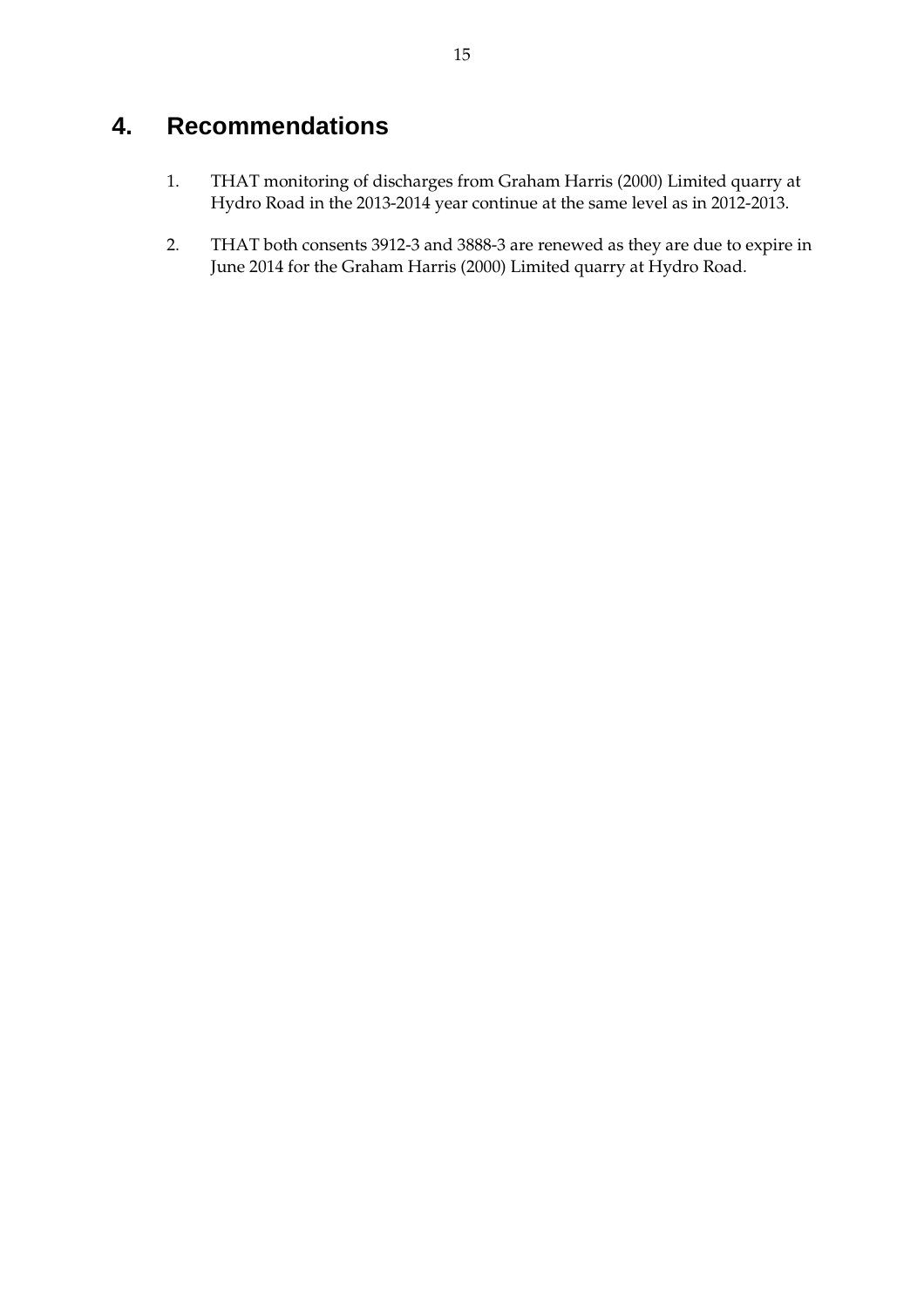# **Glossary of common terms and abbreviations**

The following abbreviations and terms are used within this report:

| $Al^*$        | aluminium                                                                              |
|---------------|----------------------------------------------------------------------------------------|
| $As^*$        | arsenic                                                                                |
| Biomonitoring | assessing the health of the environment using aquatic organisms                        |
| <b>BOD</b>    | biochemical oxygen demand. A measure of the presence of degradable                     |
|               | organic matter, taking into account the biological conversion of                       |
|               | ammonia to nitrate                                                                     |
| <b>BODF</b>   | biochemical oxygen demand of a filtered sample                                         |
| bund          | a wall around a tank to contain its contents in the case of a leak                     |
| <b>CBOD</b>   | carbonaceous biochemical oxygen demand. A measure of the presence                      |
|               | of degradable organic matter, excluding the biological conversion of                   |
|               | ammonia to nitrate                                                                     |
| cfu           | colony forming units. A measure of the concentration of bacteria                       |
|               | usually expressed as per 100 millilitre sample                                         |
| COD           | chemical oxygen demand. A measure of the oxygen required to oxidise                    |
|               | all matter in a sample by chemical reaction                                            |
| Condy         | conductivity, an indication of the level of dissolved salts in a sample,               |
|               | usually measured at $20^{\circ}$ C and expressed in mS/m                               |
| $Cu*$         | copper                                                                                 |
| Cumec         | A volumetric measure of flow- 1 cubic metre per second $(1 \text{ m}^3 \text{s}^{-1})$ |
| DO            | dissolved oxygen                                                                       |
| <b>DRP</b>    | dissolved reactive phosphorus                                                          |
| E.coli        | escherichia coli, an indicator of the possible presence of faecal material             |
|               | and pathological micro-organisms. Usually expressed as colony forming                  |
|               | units per 100 millilitre sample                                                        |
| Ent           | enterococci, an indicator of the possible presence of faecal material and              |
|               | pathological micro-organisms. Usually expressed as colony forming                      |
|               | units per 100 millilitre of sample                                                     |
| F             | fluoride                                                                               |
| FC            | faecal coliforms, an indicator of the possible presence of faecal material             |
|               | and pathological micro-organisms. Usually expressed as colony forming                  |
|               | units per 100 millilitre sample                                                        |
| fresh         | elevated flow in a stream, such as after heavy rainfall                                |
| $g/m^3$       | grams per cubic metre, and equivalent to milligrams per litre (mg/L). In               |
|               | water, this is also equivalent to parts per million (ppm), but the same                |
|               | does not apply to gaseous mixtures                                                     |
| incident      | an event that is alleged or is found to have occurred that may have                    |
|               | actual or potential environmental consequences or may involve non-                     |
|               | compliance with a consent or rule in a regional plan. Registration of an               |
|               | incident by the Council does not automatically mean such an outcome                    |
|               | had actually occurred                                                                  |
| intervention  | action/s taken by Council to instruct or direct actions be taken to avoid              |
|               | or reduce the likelihood of an incident occurring                                      |
| investigation | action taken by Council to establish what were the                                     |
|               | circumstances/events surrounding an incident including any                             |
|               | allegations of an incident                                                             |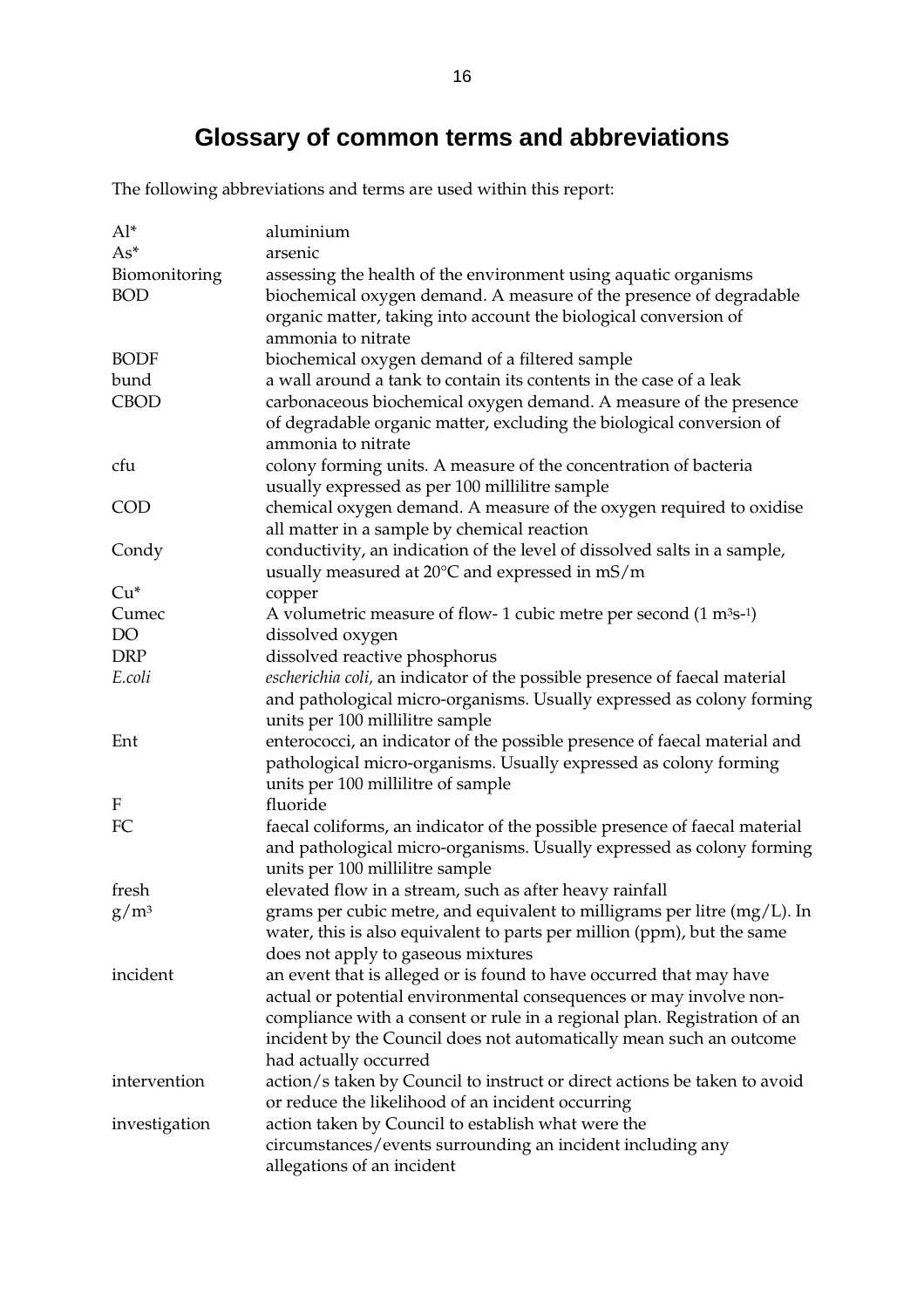| 1/s              | litres per second                                                             |
|------------------|-------------------------------------------------------------------------------|
| <b>MCI</b>       | macroinvertebrate community index; a numerical indication of the state        |
|                  | of biological life in a stream that takes into account the sensitivity of the |
|                  | taxa present to organic pollution in stony habitats                           |
| mS/m             | millisiemens per metre                                                        |
| mixing zone      | the zone below a discharge point where the discharge is not fully mixed       |
|                  | with the receiving environment. For a stream, conventionally taken as a       |
|                  | length equivalent to 7 times the width of the stream at the discharge         |
|                  | point                                                                         |
| NH <sub>4</sub>  | ammonium, normally expressed in terms of the mass of nitrogen (N)             |
| NH <sub>3</sub>  | unionised ammonia, normally expressed in terms of the mass of nitrogen        |
|                  | (N)                                                                           |
| NO <sub>3</sub>  | nitrate, normally expressed in terms of the mass of nitrogen (N)              |
| <b>NTU</b>       | Nephelometric Turbidity Unit, a measure of the turbidity of water             |
| O&G              | oil and grease, defined as anything that will dissolve into a particular      |
|                  | organic solvent (e.g. hexane). May include both animal material (fats)        |
|                  | and mineral matter (hydrocarbons)                                             |
| $Pb*$            | lead                                                                          |
| pH               | a numerical system for measuring acidity in solutions, with 7 as neutral.     |
|                  | Numbers lower than 7 are increasingly acidic and higher than 7 are            |
|                  | increasingly alkaline. The scale is logarithmic i.e. a change of 1            |
|                  | represents a ten-fold change in strength. For example, a pH of 4 is ten       |
|                  | times more acidic than a pH of 5                                              |
| Physicochemical  | measurement of both physical properties (e.g. temperature, clarity,           |
|                  | density) and chemical determinants (e.g. metals and nutrients) to             |
|                  | characterise the state of an environment                                      |
| $PM_{10}$        | relatively fine airborne particles (less than 10 micrometre diameter)         |
| resource consent | refer Section 87 of the RMA. Resource consents include land use consents      |
|                  | (refer Sections 9 and 13 of the RMA), coastal permits (Sections 12, 14 and    |
|                  | 15), water permits (Section 14) and discharge permits (Section 15)            |
| <b>RMA</b>       | Resource Management Act 1991 and including all subsequent                     |
|                  | amendments                                                                    |
| SS               | suspended solids                                                              |
| SQMCI            | semi quantitative macroinvertebrate community index;                          |
| Temp             | temperature, measured in °C (degrees Celsius)                                 |
| Turb             | turbidity, expressed in NTU                                                   |
| UI               | Unauthorised Incident                                                         |
| <b>UIR</b>       | Unauthorised Incident Register - contains a list of events recorded by        |
|                  | the Council on the basis that they may have the potential or actual           |
|                  | environmental consequences that may represent a breach of a consent           |
|                  | or provision in a Regional Plan                                               |
| $Zn^*$           | zinc                                                                          |
|                  |                                                                               |

\*an abbreviation for a metal or other analyte may be followed by the letters 'As', to denote the amount of metal recoverable in acidic conditions. This is taken as indicating the total amount of metal that might be solubilised under extreme environmental conditions. The abbreviation may alternatively be followed by the letter 'D', denoting the amount of the metal present in dissolved form rather than in particulate or solid form.

For further information on analytical methods, contact the Council's laboratory.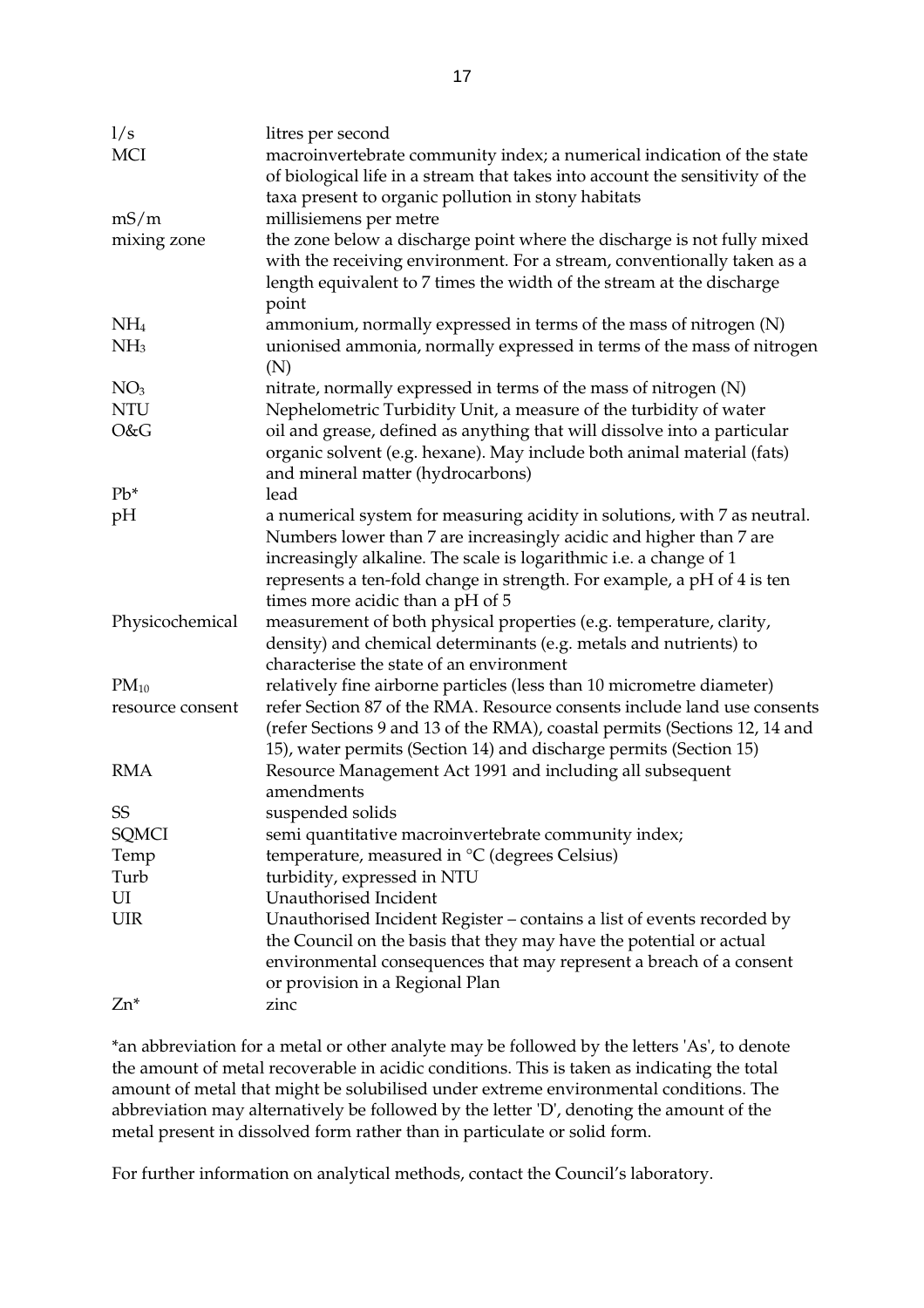# **Bibliography and references**

- Taranaki Regional Council, 2012: Graham Harris (2000) Limited Hydro Road Quarry Monitoring Programme Annual Report 2011-2012. Technical Report 2012-90.
- Taranaki Regional Council, 2011: Graham Harris (2000) Limited Hydro Road Quarry Monitoring Programme Annual Report 2010-2011. Technical Report 2011-79.
- Taranaki Regional Council, 2010: Graham Harris (2000) Limited Hydro Road Quarry Monitoring Programme Annual Report 2009-2010. Technical Report 2010-32.
- Taranaki Regional Council, 2009: Graham Harris (2000) Limited Hydro Road Quarry Monitoring Programme Annual Report 2008-2009. Technical Report 2009-59.
- Taranaki Regional Council, 2008: Graham Harris (2000) Limited (Formerly New Plymouth Quarries Ltd) Hydro Road Quarry Monitoring Programme Annual Report 2007-2008. Technical Report 2008-59.
- Taranaki Regional Council, 2007: New Plymouth Quarries Limited Monitoring Programme Annual Report 2006-2007. Technical Report 2007-68.
- Taranaki Regional Council, 2006: New Plymouth Quarries Limited Monitoring Programme Annual Report 2005-2006. Technical Report 2006-92.
- Taranaki Regional Council, 2005: New Plymouth Quarries Limited Monitoring Programme Annual Report 2004-2005. Technical Report 2005-86.
- Taranaki Regional Council, 2004a: New Plymouth Quarries Limited Monitoring Programme Annual Report 2003-2004. Technical Report 2004-44.
- Taranaki Regional Council, 2004: New Plymouth Quarries Limited Monitoring Programme Annual Report 2002-2003. Technical Report 2003-88.
- Taranaki Regional Council, 2002a: Cleanfill management guideline. Unpublished report by Taranaki Regional Council, May 2002. 23pp.
- Taranaki Regional Council, 2002: New Plymouth Quarries Limited Monitoring Programme Annual Report 2001-2002. Technical Report 2002-40.
- Taranaki Regional Council, 2001: New Plymouth Quarries Limited Monitoring Programme Annual Report 2000-2001. Technical Report 2001-11.
- Taranaki Regional Council, 2000: New Plymouth Quarries Limited Monitoring Programme Annual Report 1999-2000. Technical Report 2000-57.
- Taranaki Regional Council, 1999: New Plymouth Quarries Limited Monitoring Programme Annual Report 1998-99. Technical Report 99-28.
- Taranaki Regional Council, 1998: Quarries Monitoring Programme 1997-98, New Plymouth Quarries Ltd. Technical Report 98-36.
- Taranaki Regional Council, 1997: Quarries Monitoring Programme 1996-97, New Plymouth Quarries Ltd. Technical Report 97-91.
- Taranaki Regional Council, 1996: Quarries Monitoring Programme, New Plymouth Quarries Ltd. Technical Report 96-15a.
- Taranaki Regional Council, 1992: Regional Policy Statement Working Paper. Aggregate extraction in Taranaki. TRC Report.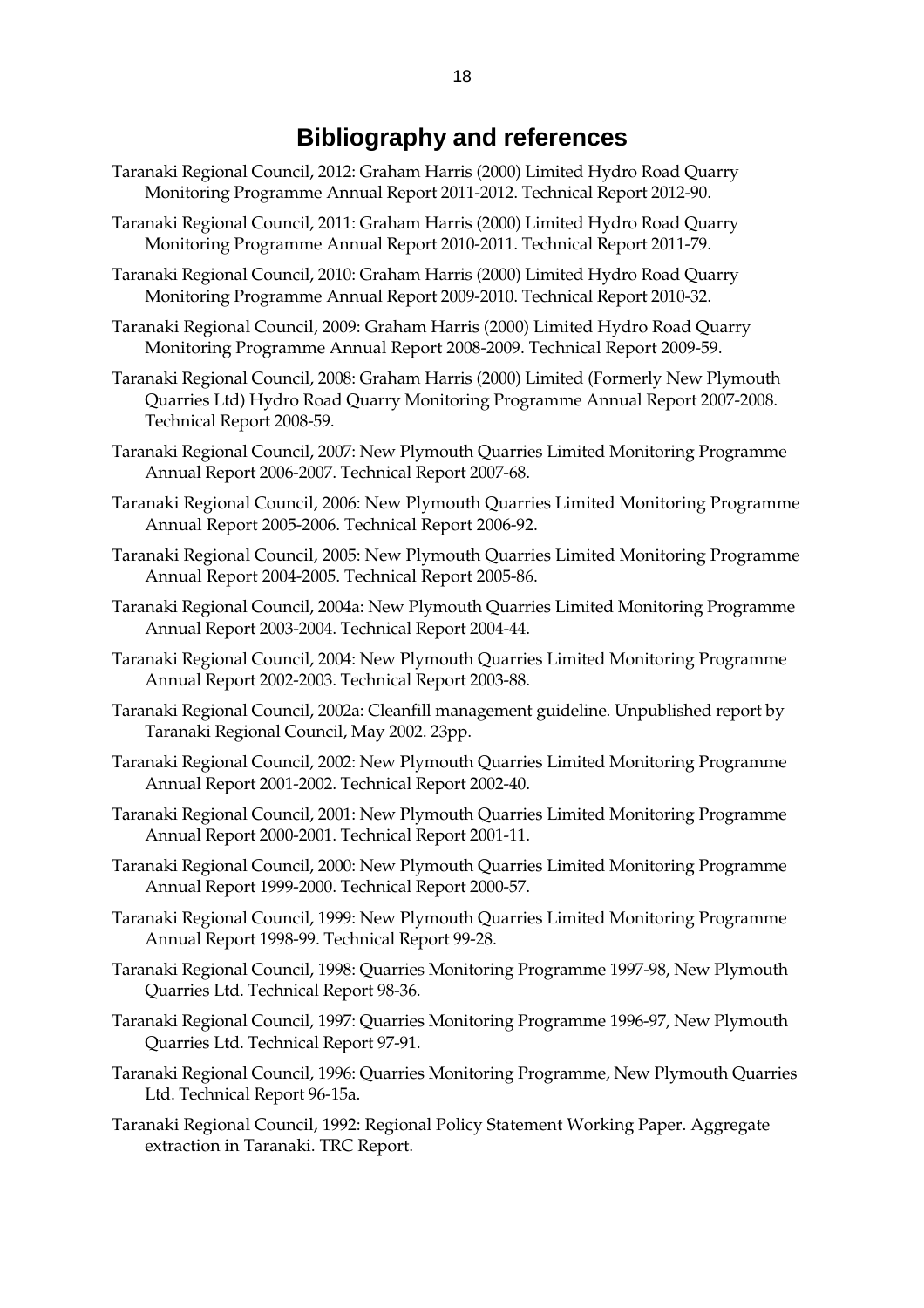**Appendix I** 

**Resource consents held by Graham Harris (2000) Limited**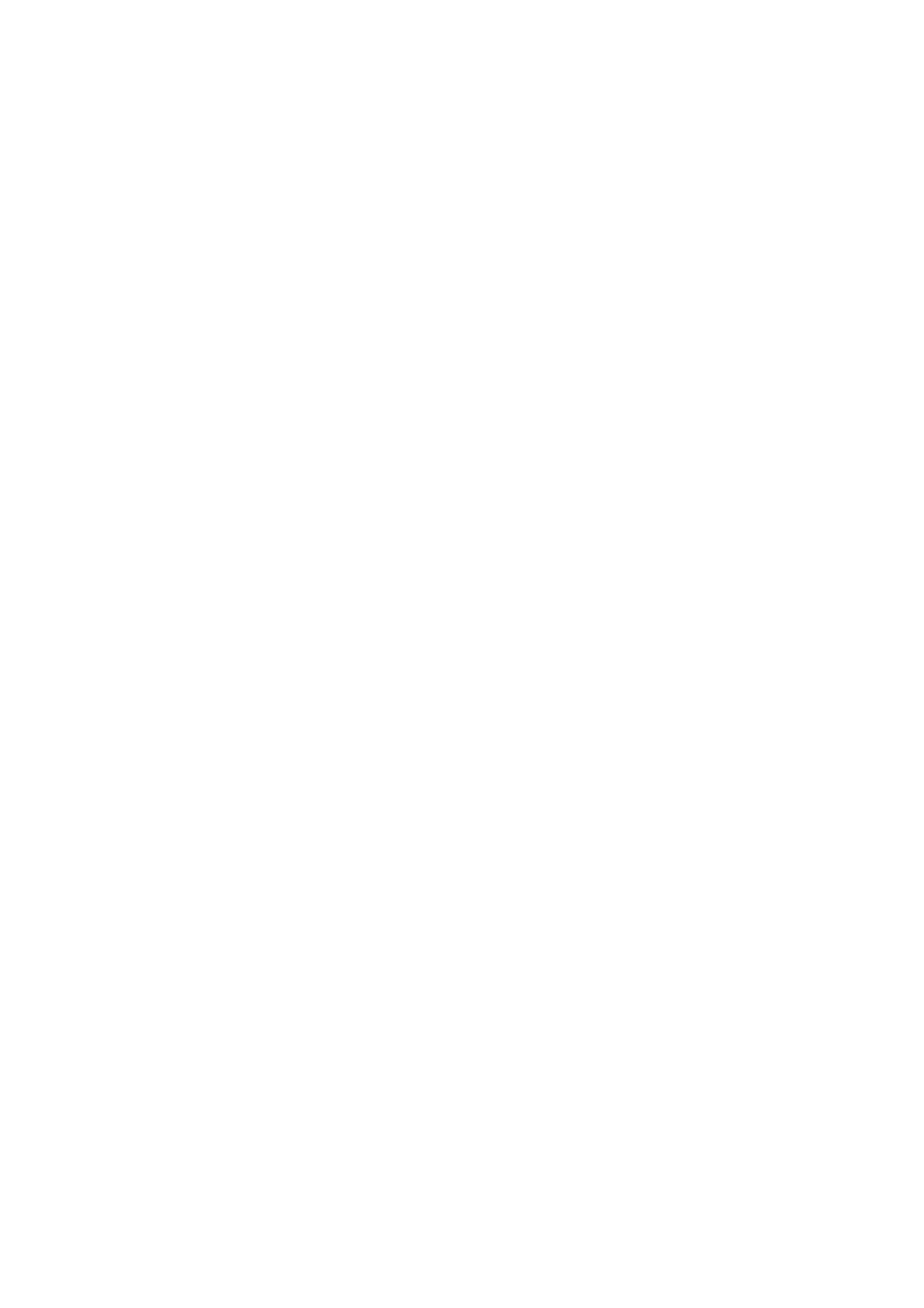

CHIEF EXECUTIVE PRIVATE BAG 713 47 CLOTEN ROAD **STRATFORD** NEW ZEALAND PHONE: 06-765 7127 06-765 5097 FAX: www.trc.govt.nz

Please quote our file number on all correspondence

Name of **Consent Holder:**  Graham Harris (2000) Limited 380 Junction Road RD<sub>1</sub> **NEW PLYMOUTH** 

**Discharge Permit Pursuant to the Resource Management Act 1991** 

a resource consent is hereby granted by the

**Taranaki Regional Council** 

**Consent Granted** Date:

19 March 2002

## **Conditions of Consent**

To discharge treated stormwater from a quarry site onto **Consent Granted:** and into land and into the Waiwhakaiho River at or about 2608124E-6233075N 1 June 2014 **Expiry Date:** 

Review Date(s): **June 2008** 

Site Location: Hydro Road, Mangorei, New Plymouth

Pt Secs 1,3 & 4 Hua and Waiwhakaiho Blk X Paritutu SD Legal Description:

Waiwhakaiho Catchment: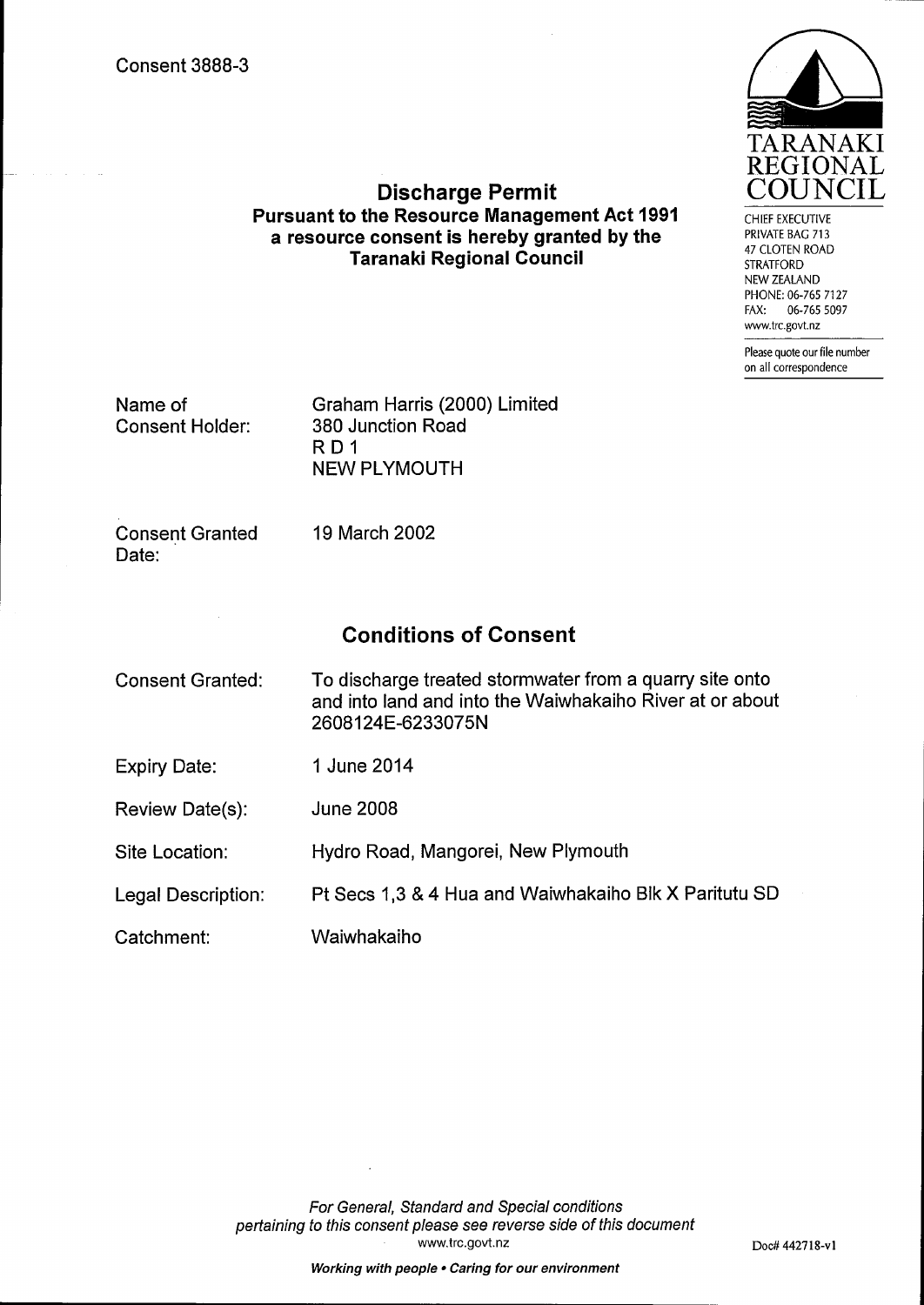#### **General conditions**

- $a)$ On receipt of a requirement from the Chief Executive, Taranaki Regional Council the consent holder shall, within the time specified in the requirement, supply the information required relating to the exercise of this consent.
- $\mathbf{b}$ Unless it is otherwise specified in the conditions of this consent, compliance with any monitoring requirement imposed by this consent must be at the consent holder's own expense.
- $\mathbf{c}$ The consent holder shall pay to the Council all required administrative charges fixed by the Council pursuant to section 36 in relation to:
	- $\mathbf{i}$ the administration, monitoring and supervision of this consent; and
	- $ii)$ charges authorised by regulations.

#### **Special conditions**

- $1.$ There shall be no direct discharge of untreated stormwater from the active quarry site into the Waiwhakaiho River, as a result of the exercise of this consent.
- $2.$ The active quarry site shall be contoured/bunded so that: all water generated in this area is directed to the silt control structures for treatment prior to discharge; and the flow of uncontaminated stormwater into this area is prevented.
- 3. The consent holder shall undertake measures during excavation to control erosion of exposed areas within the quarry site and to minimise the amounts of silt and sediment which could be contained in the stormwater licensed by this consent.
- $\overline{4}$ . The consent holder shall operate and progressively reinstate the quarry site in a manner which minimises the quarry stormwater catchment area, and ensures that the area of exposed unvegetated earth within the quarry's stormwater catchment is kept to a minimum at all times.
- 5. The consent holder shall properly and efficiently maintain and operate the silt control structures in such a manner that any discharge which may occur shall not breach the conditions of this consent. The silt control structures shall be operated, as far as practicable, so as to maximise the treatment of the stormwater, and to minimise the duration and frequency of the discharge.
- 6. The silt control structures shall have sufficient capacity to hold the volume of water which is likely to arise from a 24-hour 5-year return period rainfall event. The capacity of the silt control structures shall have a minimum volume of 660 cubic metres for every hectare of stormwater catchment.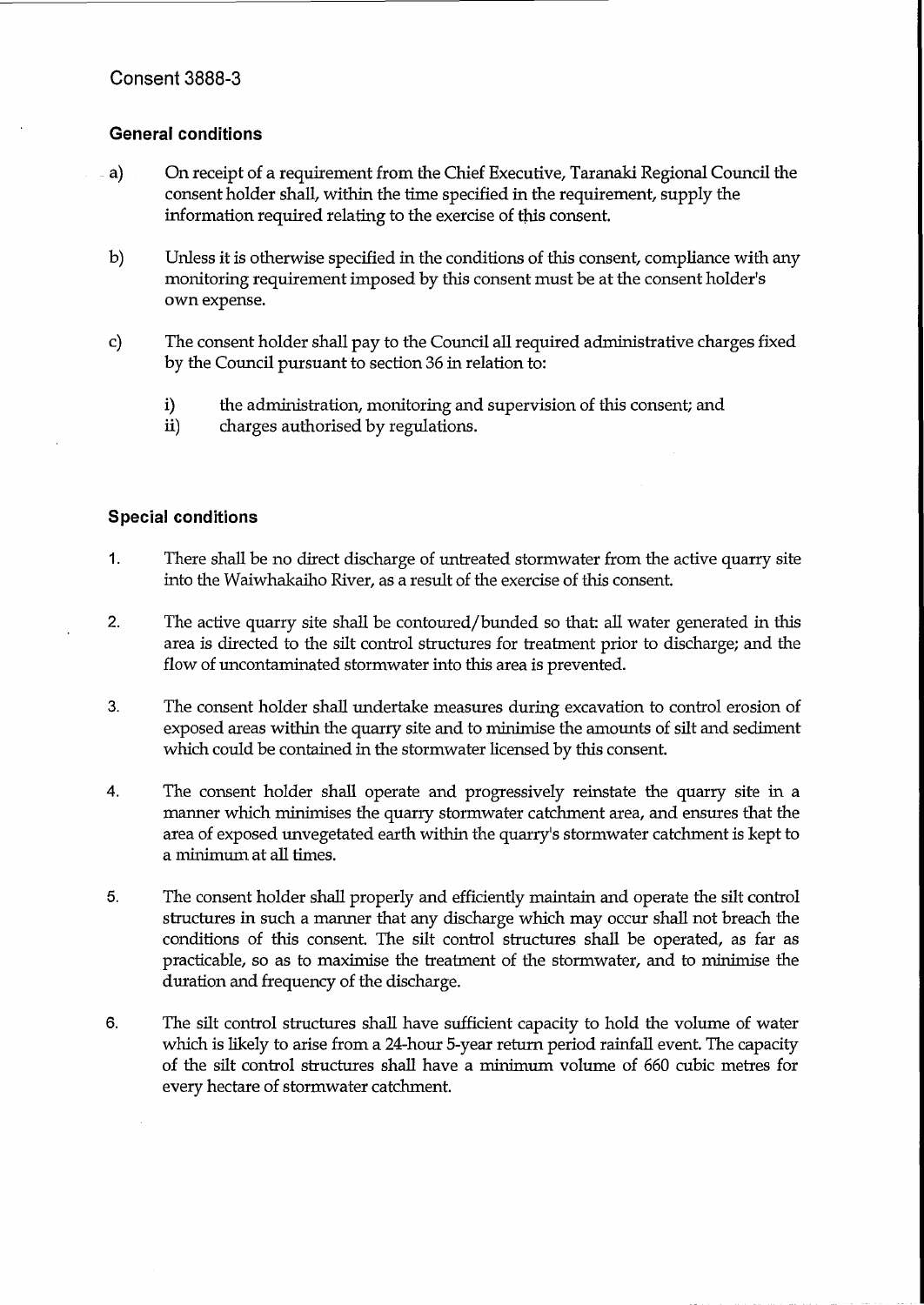$7.$ The following concentrations shall not be exceeded in the discharge:

| Component                          | Concentration      |
|------------------------------------|--------------------|
| pH (range)                         | 6-9                |
| total recoverable hydrocarbons     |                    |
| [infrared spectroscopic technique] | $15 \text{ gm}^3$  |
| Suspended solids                   | $100 \text{ gm}^3$ |

This condition shall apply prior to the entry of the stormwater into the receiving waters of the Waiwhakaiho River, at a designated sampling point approved by the Chief Executive, Taranaki Regional Council.

8.

After allowing for reasonable mixing, within a mixing zone extending 25 metres downstream of the discharge point, the discharge shall not give rise to any of the following effects in the receiving waters of the Waiwhakaiho River:

- the production of any conspicuous oil or grease films, scums or foams, or a) floatable or suspended material;
- any conspicuous change in the colour or visual clarity;  $b)$
- $\mathbf{c}$ any emission of objectionable odour;
- the rendering of fresh water unsuitable for consumption by farm animals;  $d)$
- any significant adverse effects on aquatic life. e)

After allowing for reasonable mixing, within a mixing zone extending 25 metres 9. downstream of the discharge point, the discharge shall not give rise to either of the following effects in the receiving waters of the Waiwhakaiho River:

- an increase in suspended solids concentration in excess of 10 gm<sup>-3</sup>, when the  $(a)$ stream turbidity as measured immediately upstream of the discharge point is equal to or less than 5 NTU [nephelometric turbidity units]; or
- an increase in turbidity of more than 50% when the stream turbidity as  $(b)$ measured immediately upstream of the discharge point is greater than 5 NTU [nephelometric turbidity units].
- On cessation of quarrying operations at the site licensed by this consent, the active  $10.$ quarry area, including the silt control structures, and surrounding areas shall be reinstated satisfactorily, prior to the surrender or lapsing of this consent.
- The consent holder shall provide and maintain a contingency plan, to the satisfaction  $11.$ of the Chief Executive, Taranaki Regional Council, outlining measures and procedures to be undertaken to prevent the spillage or accidental discharge of contaminants, and the procedures to be carried out should such a spillage occur.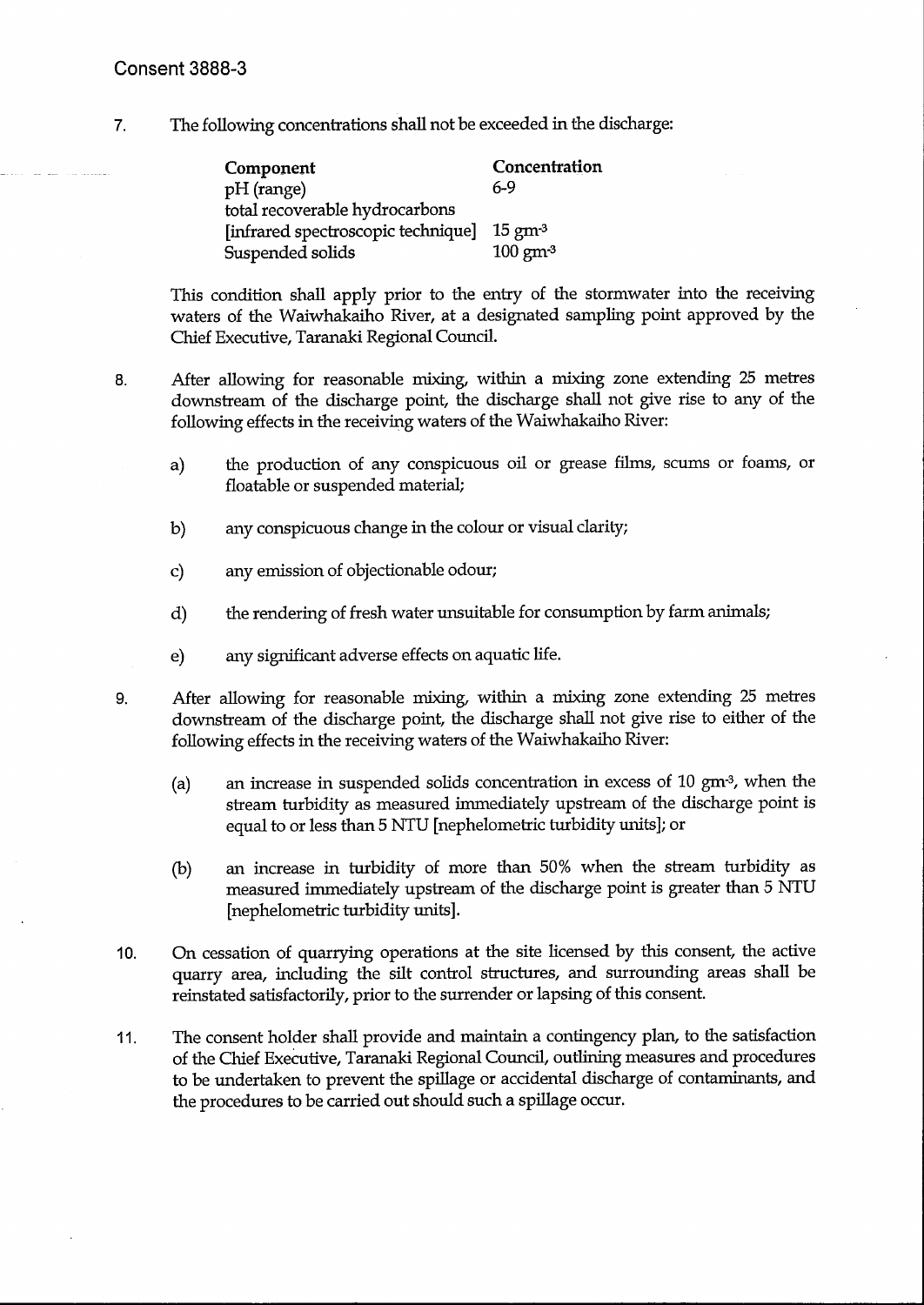#### **Consent 3888-3**

 $12.$ In accordance with section 128 and section 129 of the Resource Management Act 1991, the Taranaki Regional Council may serve notice of its intention to review, amend, delete or add to the conditions of this resource consent by giving notice of review during the month of June 2008, for the purpose of ensuring that the conditions are adequate to deal with any adverse effects on the environment arising from the exercise of this resource consent, which were either not foreseen at the time the application was considered or which it was not appropriate to deal with at the time.

Transferred at Stratford on 11 April 2008

For and on behalf of Taranaki Regional Council

Director-Resource-Management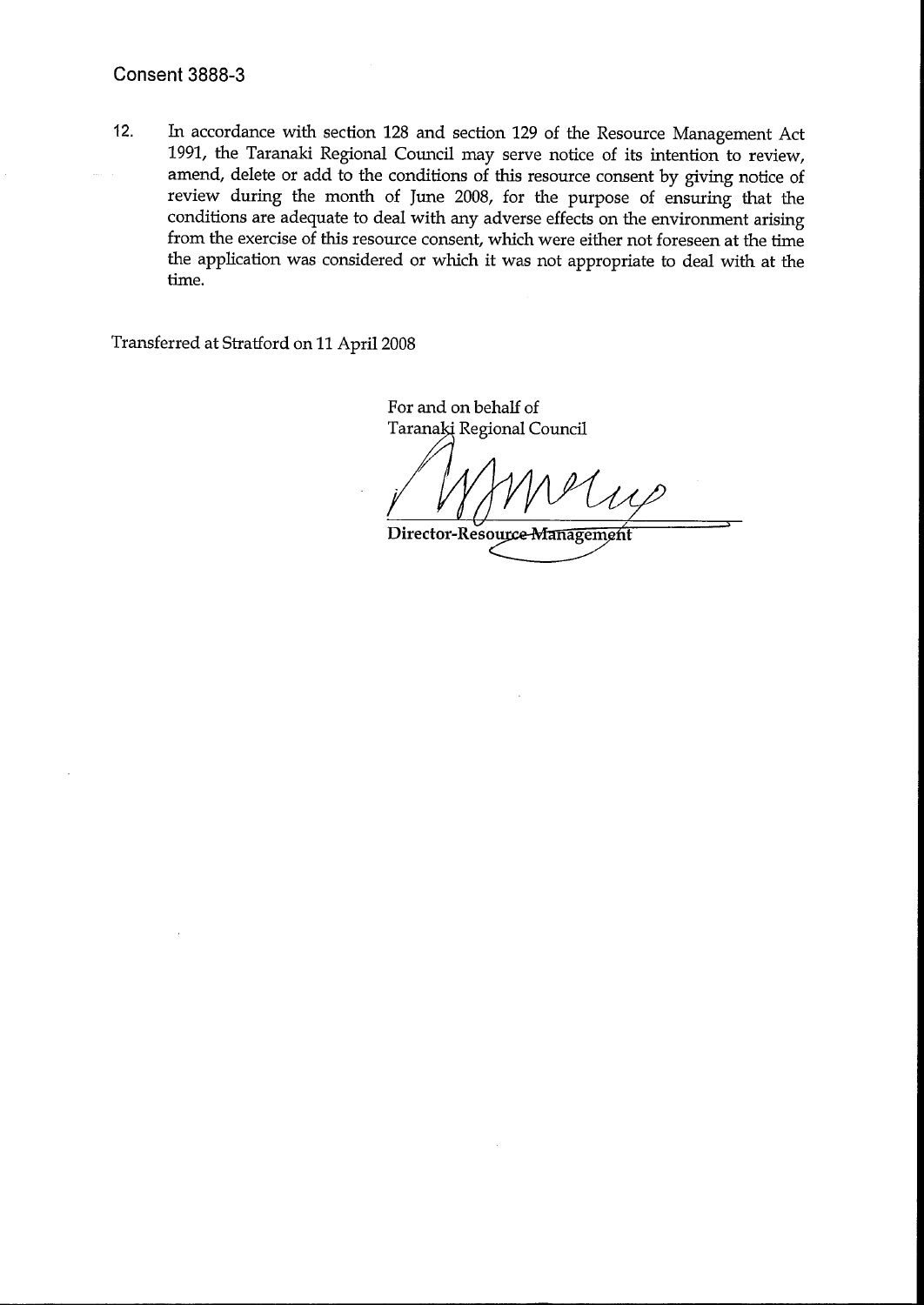

CHIEF EXECUTIVE PRIVATE BAG 713 47 CLOTEN ROAD **STRATFORD** NEW ZEALAND PHONE: 06-765 7127 06-765 5097 FAX: www.trc.govt.nz

Please quote our file number on all correspondence

Name of **Consent Holder:**  Graham Harris (2000) Limited 380 Junction Road RD<sub>1</sub> **NEW PLYMOUTH** 

**Discharge Permit Pursuant to the Resource Management Act 1991** 

a resource consent is hereby granted by the

Taranaki Regional Council

**Consent Granted** Date:

19 March 2002

# **Conditions of Consent**

| <b>Consent Granted:</b> | To discharge treated washwater from shingle washing<br>operations onto and into land and into the Waiwhakaiho<br>River at or about 2608124E-6233075N |
|-------------------------|------------------------------------------------------------------------------------------------------------------------------------------------------|
| <b>Expiry Date:</b>     | 1 June 2014                                                                                                                                          |
| Review Date(s):         | <b>June 2008</b>                                                                                                                                     |
| Site Location:          | Hydro Road, Mangorei, New Plymouth                                                                                                                   |
| Legal Description:      | Pt Secs 1,3 & 4 Hua and Waiwhakaiho Blk X Paritutu SD                                                                                                |
| Catchment:              | Waiwhakaiho                                                                                                                                          |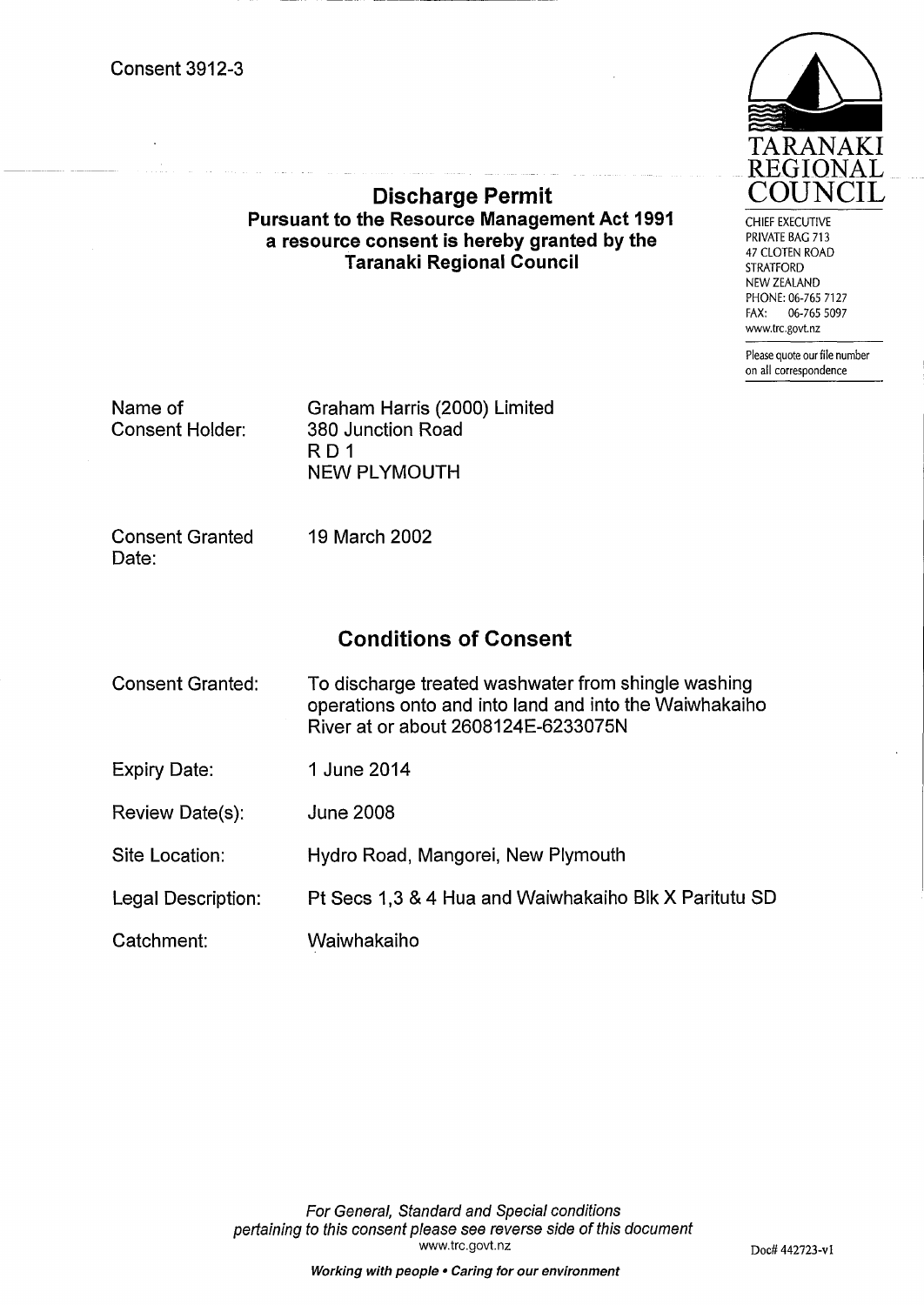#### **General conditions**

- $a)$ On receipt of a requirement from the Chief Executive, Taranaki Regional Council the consent holder shall, within the time specified in the requirement, supply the information required relating to the exercise of this consent.
- $b)$ Unless it is otherwise specified in the conditions of this consent, compliance with any monitoring requirement imposed by this consent must be at the consent holder's own expense.
- $\mathbf{c}$ The consent holder shall pay to the Council all required administrative charges fixed by the Council pursuant to section 36 in relation to:
	- $i)$ the administration, monitoring and supervision of this consent; and
	- $ii)$ charges authorised by regulations.

#### **Special conditions**

- $1.$ There shall be no direct discharge of untreated washwater from the active quarry site into the Waiwhakaiho River, as a result of the exercise of this consent.
- $2.$ The area used for the washing of aggregate shall be bunded/contoured to ensure separation from the stormwater catchment. Washwater discharge shall only take place via soakage, or overflow to the stormwater silt control structure for further treatment prior to final discharge.
- 3. The consent holder shall implement appropriate recirculatory systems, so as to minimise the volume of the washwater discharge.
- $\overline{4}$ . The following concentrations shall not be exceeded in the discharge:

| Component        | <b>Concentration</b> |
|------------------|----------------------|
| pH (range)       | 6-9                  |
| Suspended solids | $100 \text{ gm}^3$   |

This condition shall apply prior to the entry of the washwater into the receiving waters of the Waiwhakaiho River, at a designated sampling point approved by the Chief Executive, Taranaki Regional Council.

- 5. After allowing for reasonable mixing, within a mixing zone extending 25 metres downstream of the discharge point, the discharge shall not give rise to any of the following effects in the receiving waters of the Waiwhakaiho River:
	- the production of any conspicuous oil or grease films, scums or foams, or a) floatable or suspended material;
	- any conspicuous change in the colour or visual clarity; b)
	- $\mathbf{c}$ any emission of objectionable odour;
	- $\mathbf{d}$ the rendering of fresh water unsuitable for consumption by farm animals;
	- $e)$ any significant adverse effects on aquatic life.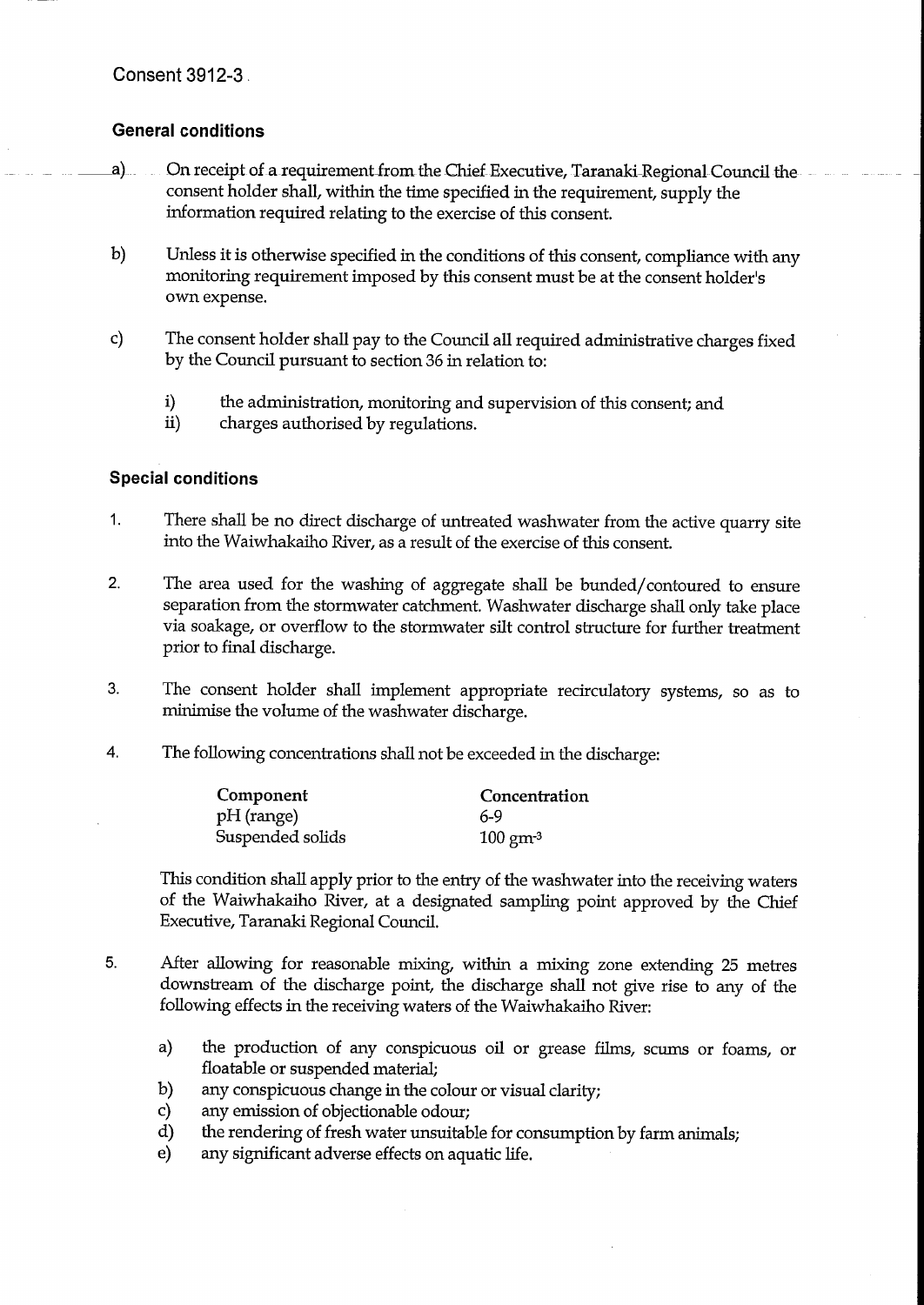- $6.$ After allowing for reasonable mixing, within a mixing zone extending 25 metres downstream of the discharge point, the discharge shall not give rise to either of the following effects in the receiving waters of the Waiwhakaiho River:
	- $a)$ an increase in suspended solids concentration in excess of 10 gm<sup>3</sup>, when the stream turbidity as measured immediately upstream of the discharge point is equal to or less than 5 NTU [nephelometric turbidity units]; or
	- $b)$ an increase in turbidity of more than 50% when the stream turbidity as measured immediately upstream of the discharge point is greater than 5 NTU [nephelometric turbidity units].
- In accordance with section 128 and section 129 of the Resource Management Act 7. 1991, the Taranaki Regional Council may serve notice of its intention to review, amend, delete or add to the conditions of this resource consent by giving notice of review during the month of June 2008, for the purpose of ensuring that the conditions are adequate to deal with any adverse effects on the environment arising from the exercise of this resource consent, which were either not foreseen at the time the application was considered or which it was not appropriate to deal with at the time.

Transferred at Stratford on 11 April 2008

For and on behalf of Taranaki Regional Council

Director-Resource Management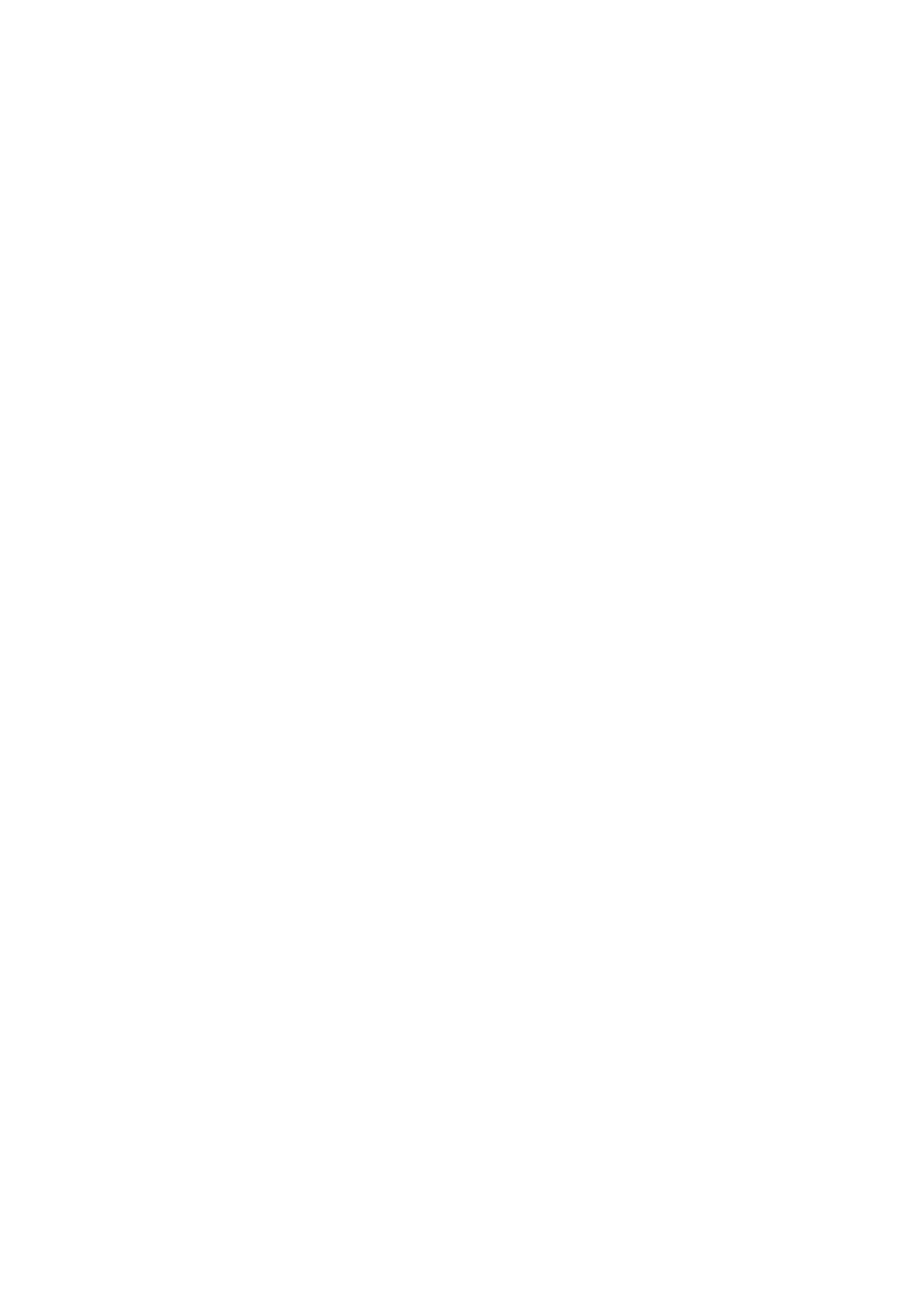

CHIEF EXECUTIVE PRIVATE BAG 713 47 CLOTEN ROAD **STRATFORD** NEW ZEALAND PHONE: 06-765 7127 FAX: 06-765 5097 www.trc.govt.nz

Please quote our file number on all correspondence

Name of **Consent Holder:**  Graham Harris (2000) Limited 380 Junction Road  $R<sub>D</sub>1$ **NEW PLYMOUTH** 

**Discharge Permit Pursuant to the Resource Management Act 1991** 

a resource consent is hereby granted by the

Taranaki Regional Council

**Consent Granted** Date:

21 February 2008

### **Conditions of Consent**

| Consent Granted: | To discharge clean-fill onto and into land for quarry     |
|------------------|-----------------------------------------------------------|
|                  | reinstatement purposes in the vicinity of the Waiwhakaiho |
|                  | River at or about 2608147E-6233086N                       |

**Expiry Date:** 1 June 2026

June 2014, June 2020 Review Date(s):

Hydro Road, New Plymouth Site Location:

Pt Sec 3 Hua & Waiwhakaiho Hun Blk Paritutu SD **Legal Description:** 

Waiwhakaiho Catchment: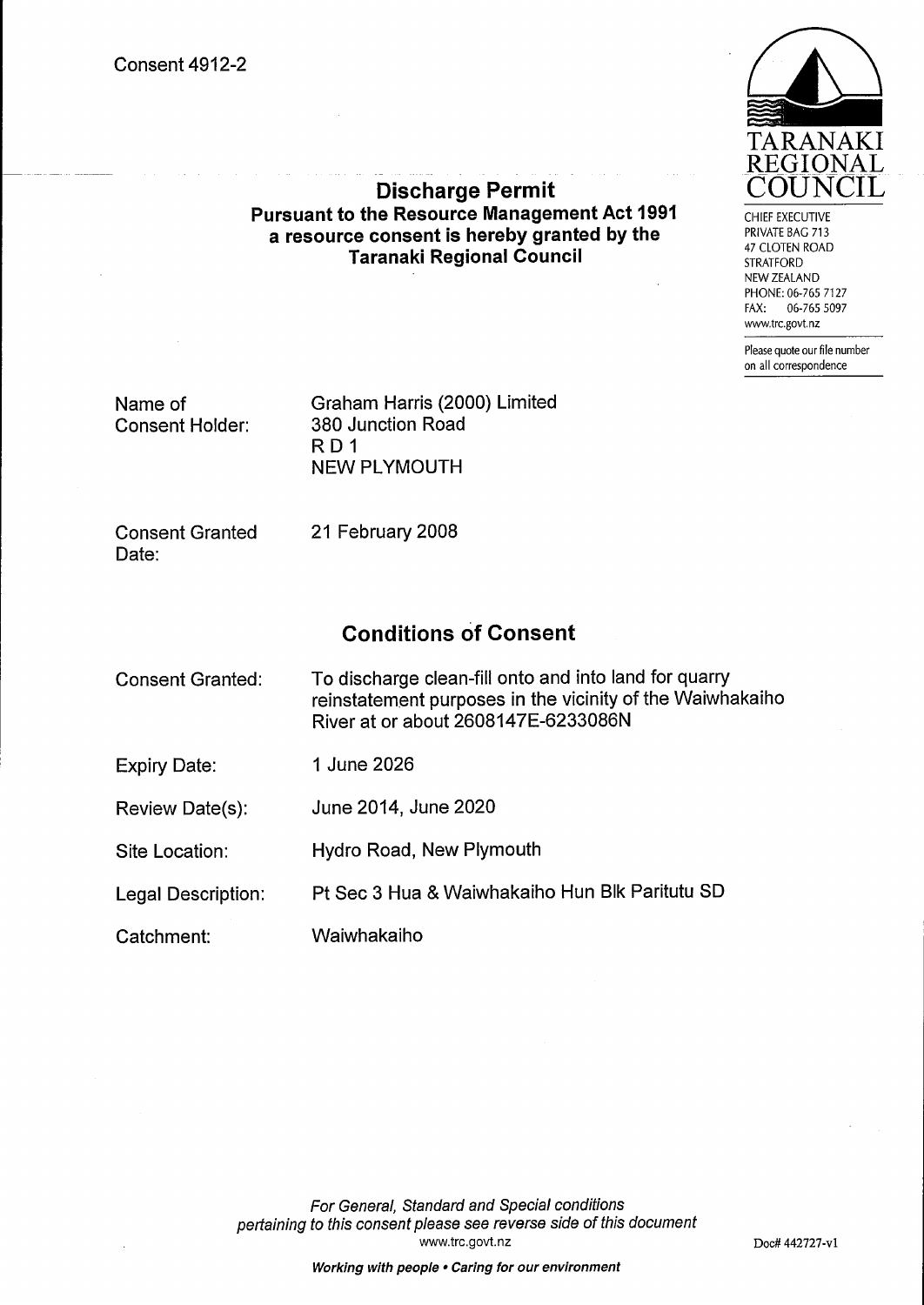### **General conditions**

- On receipt of a requirement from the Chief Executive, Taranaki Regional Council the  $a)$ consent holder shall, within the time specified in the requirement, supply the information required relating to the exercise of this consent.
- $b)$ Unless it is otherwise specified in the conditions of this consent, compliance with any monitoring requirement imposed by this consent must be at the consent holder's own expense.
- $\mathbf{c}$ The consent holder shall pay to the Council all required administrative charges fixed by the Council pursuant to section 36 in relation to:
	- i) the administration, monitoring and supervision of this consent; and
	- $ii)$ charges authorised by regulations.

### **Special conditions**

- $1.$ The exercise of this consent shall be undertaken generally in accordance with the documentation submitted in support of the application 5101. In the case of any contradiction between the documentation submitted in support of application 5101 and the conditions of this consent, the conditions of this consent shall prevail.
- $2.$ The contaminants to be discharged shall be limited to clean-fill and/or inert materials. For the purposes of this condition, "clean-fill and inert materials" are defined as materials consisting of any concrete, cement or cement wastes, bricks, mortar, tiles [clay, ceramic or concrete], non-tanalised timber, porcelain, glass, gravels, boulders, shingles, fibreglass, plastics, sand, soils and clays, and/or tree stumps and roots, whether singly or in combination or mixture, or any other material [subject to condition 3] that when placed onto and into land will not render that land or any vegetation grown on that land toxic to vegetation or animals consuming vegetation.
- 3. The discharge of the following contaminants shall not occur: food wastes, paper and cardboard, grass clippings, garden wastes including but not limited to wastes containing foliage or other vegetation other than tree stumps and roots as permitted under condition (2), textiles, steel, galvanised metals, construction materials containing paint or fillers or sealers or their containers, oils or greases or any liquids or sludges or their containers, any industrial process by-products other than as permitted under condition (2), any poisons or solvents or their containers, batteries, general domestic refuse not otherwise described, or any wastes with the potential to render land or any vegetation grown on the land toxic to vegetation or to animals consuming such vegetation.
- 4. If the consent holder is uncertain as to the acceptability or not of a certain material the consent holder shall obtain written approval from the Consents Manager, Taranaki Regional Council, prior to its discharge.
- 5. No clean-fill shall be discharged within 20 metres of the bank of the Waiwhakaiho River.
- 6. The discharge to land shall not result in any clean-fill material entering surface water.